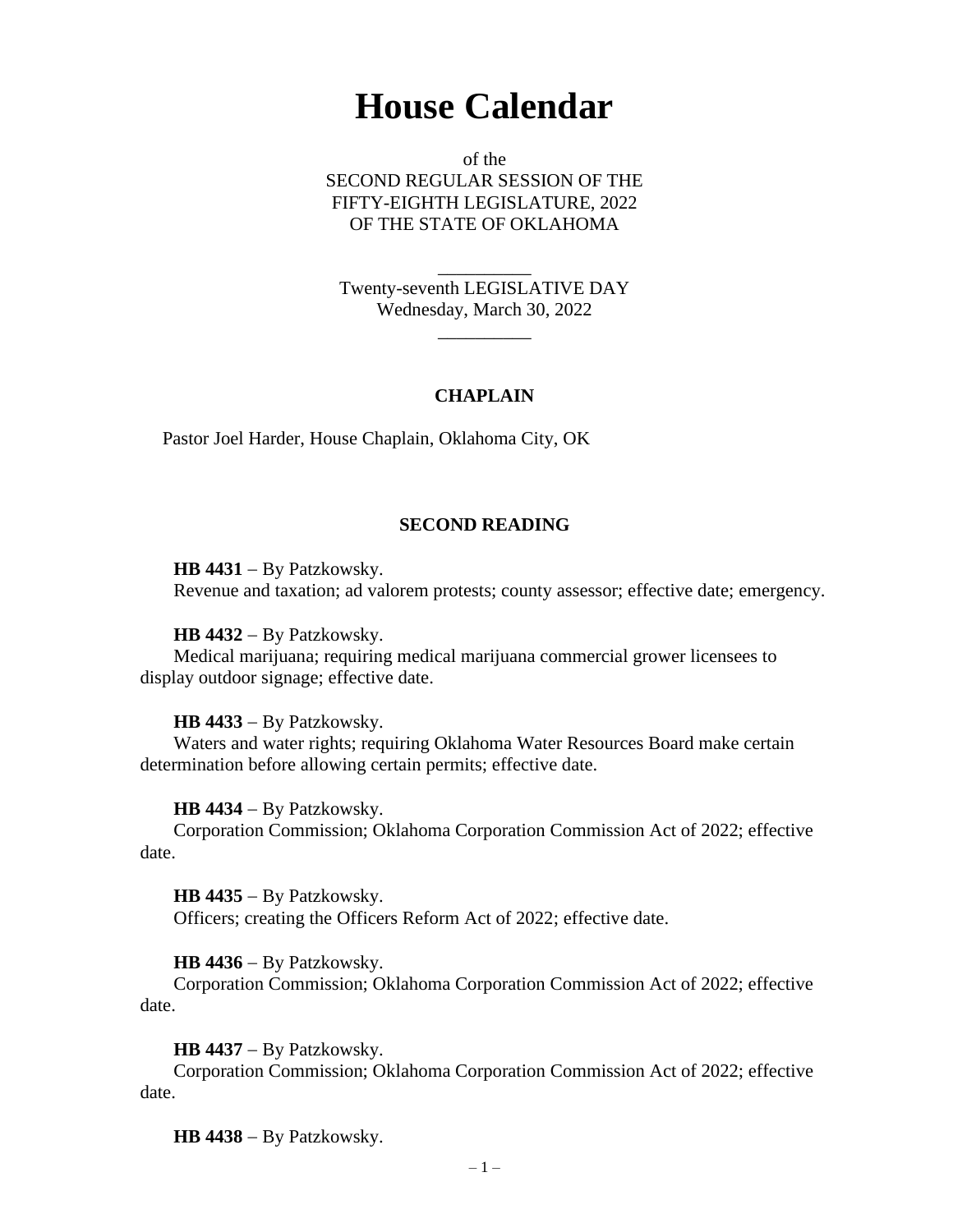Corporation Commission; Oklahoma Corporation Commission Act of 2022; effective date.

**HB 4439** − By Patzkowsky.

Corporation Commission; Oklahoma Corporation Commission Act of 2022; effective date.

**HB 4440** − By Patzkowsky. Transportation; creating the Transportation Reform Act; effective date.

**HB 4441** − By Patzkowsky. Agriculture; Oklahoma Agriculture Act of 2022; effective date.

**HB 4442** − By Patzkowsky. Eminent domain; Oklahoma Eminent Domain Act of 2022; effective date.

**HB 4443** − By Patzkowsky. Counties and county officers; Oklahoma Counties and County Officers Act of 2022; effective date.

**HB 4444** − By Patzkowsky. Cities and towns; Oklahoma Cities and Towns Act of 2022; effective date.

**HB 4445** − By Patzkowsky. Oil and gas; Oklahoma Oil and Gas Act of 2022; effective date.

**HB 4446** − By Patzkowsky. Corporation Commission; Oklahoma Corporation Commission Act of 2022; effective date.

**HB 4447** − By Patzkowsky. Schools; creating the State Schools Act; effective date.

**HB 4448** − By Patzkowsky. Waters and water rights; creating the Waters and Water Rights Modernization Act; effective date.

**HJR 1045** − By McEntire.

Joint Resolution; privatized managed care organizations; state-based managed care system.

**SB 9** − By Standridge et. al. of the Senate and Humphrey of the House. Crime and punishment; modifying certain definition. Effective date.

**SB 80** − By Dossett (J.J.) of the Senate and Ford of the House.

Professions and occupations; modifying requirements for unarmed security guards. Effective date.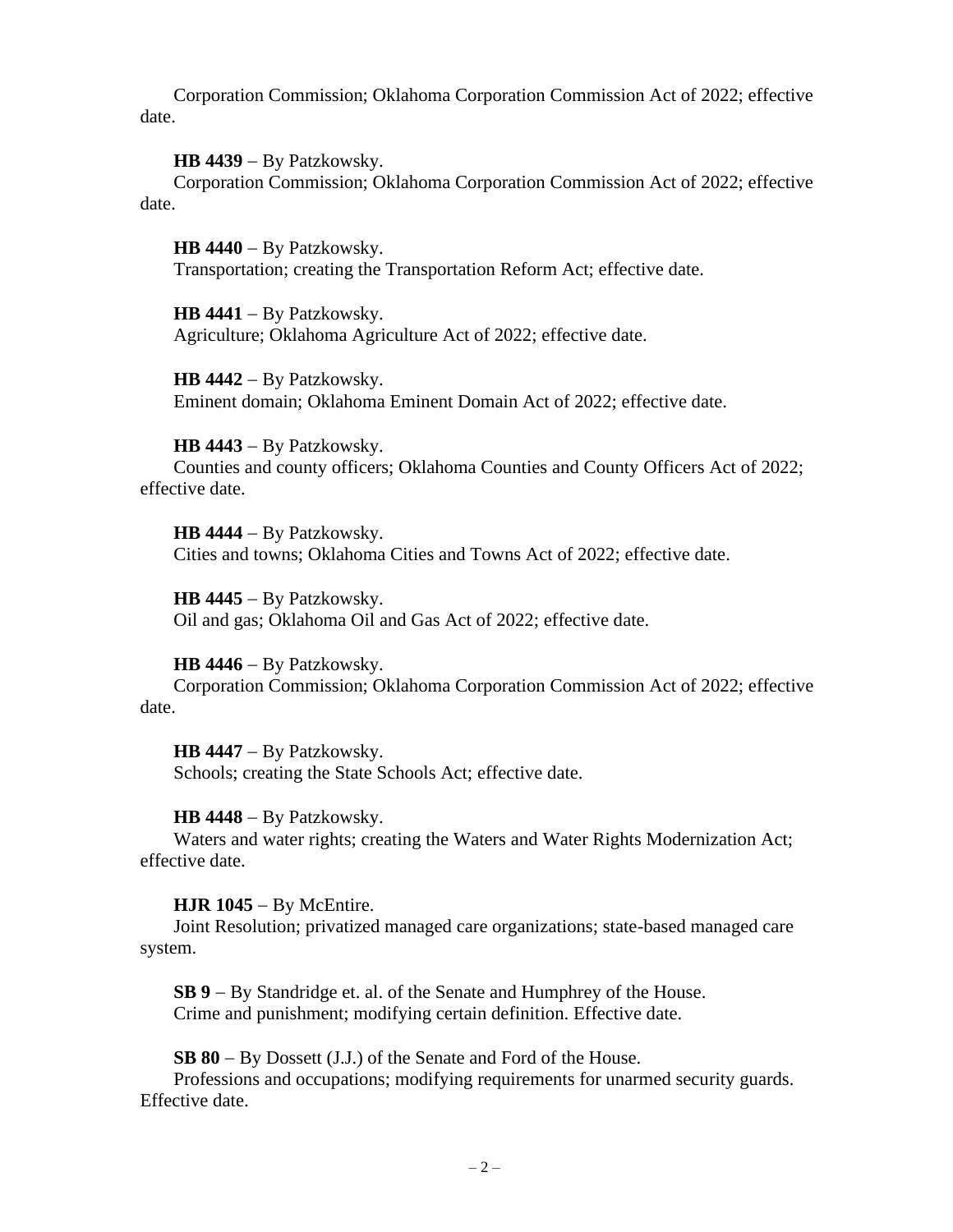**SB 103** − By Kirt of the Senate and Pae of the House.

Absentee ballots; modifying procedures for marking and return of ballots for certain persons. Effective date. Emergency.

**SB 176** − By Simpson et. al. of the Senate and West (Tammy) of the House. Oklahoma Personnel Act; leave benefits; allowing temporary increase of certain accumulation limits and carryover. Effective date.

**SB 186** − By Bullard et. al. of the Senate and Roberts (Sean) et. al. of the House. Firearms; modifying conditions for allowable carry for certain persons; providing certain exclusions; prohibiting certain carry for persons serving probation. Effective date.

**SB 192** − By Howard of the Senate and Pfeiffer of the House.

[Ad Valorem Tax Code; removing requirement certain farm products be assessed and valued as of certain date. Effective date.]

**SB 217** − By Howard of the Senate and Moore of the House. Oklahoma Juvenile Code; modifying provisions of the Youthful Offender Act. Effective date.

**SB 318** − By Taylor of the Senate and Ford of the House. Police retirement; modifying age range for eligibility of certain members. Effective date.

**SB 399** − By Rosino et. al. of the Senate and Newton of the House. Healing arts; authorizing certain physical therapists to use certain titles. Effective date..

**SB 401** − By Pugh et. al. of the Senate and Martinez of the House. Income tax adjustments; exempting military retirement benefits from tax. Effective date.

**SB 410** − By Bergstrom of the Senate and Lepak of the House.

Sales and use tax; modifying time period during which qualified purchase may be eligible for refund. Emergency.

**SB 527** − By Montgomery et. al. of the Senate and McEntire et. al. of the House.

[Public finance; creating the Oklahoma Prosperity Act Trust; requiring State Treasurer to develop certain trusts and IRAs established under program. Effective date.]

**SB 590** − By Montgomery of the Senate and Martinez of the House.

[Digital asset mining; establishing the Commercial Digital Asset Mining Act of 2022; providing for certain tax exemptions; proving certain credit. Effective date.]

**SB 615** − By Bullard et. al. of the Senate and Williams of the House.

[Schools; requiring curriculum and materials used in certain meeting, activity, or instruction to be available for inspection. Effective date. Emergency.]

**SB 626** − By Bullard of the Senate and Randleman of the House.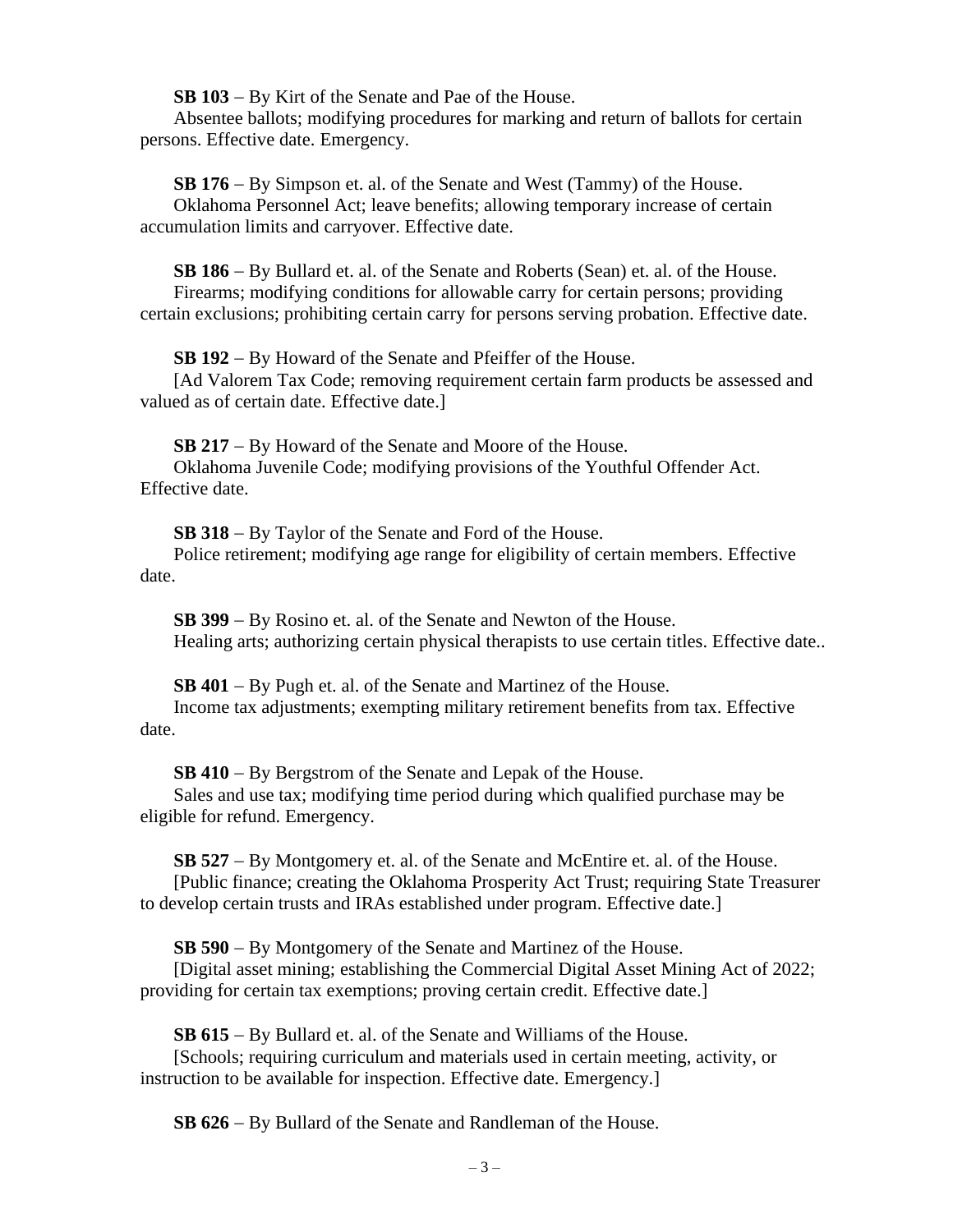Students; allowing disclosure of whether a student has received certain mental health services. Effective date. Emergency.

**SB 861** − By Hicks et. al. of the Senate and Worthen of the House.

Health insurance; requiring health benefit plans to administer certain coverage. Effective date.

**SB 956** − By Boren of the Senate and Caldwell (Trey) of the House.

Civil procedure; authorizing use of alternative valuation of certain property. Effective date.

**SB 974** − By Weaver of the Senate and Pae of the House.

Criminal prosecutions; clarifying applicability of certain exceptions; modifying statute of limitations for certain offense. Effective date.

**SB 976** − By Murdock of the Senate and Hardin (David) of the House. Sheriff sales; authorizing public auction to be held through specified methods. Emergency.

**SB 979** − By Quinn et. al. of the Senate and Sneed of the House. Insurance; allowing certain insurance companies to obtain certificate of authority and establish business for reinsurance. Effective date.

**SB 1092** − By Dahm et. al. of the Senate and Roberts (Sean) of the House. State Capitol building; flag flying program. Effective date. Emergency.

**SB 1100** − By Bergstrom et. al. of the Senate and Dills of the House. Vital records; limiting biological sex designation on certificate of birth to male or female; prohibiting nonbinary designation. Emergency.

**SB 1118** − By Bergstrom of the Senate and Gann of the House. Firearms; modifying training course exemption. Effective date.

**SB 1119** − By Garvin of the Senate and Hilbert of the House.

Teachers; removing clock-hour limitation for adjunct teachers; including adjunct teacher in certain retirement definition. Effective date. Emergency.

**SB 1123** − By Burns et. al. of the Senate and West (Rick) of the House.

Medicolegal investigations; requiring certain notification under certain circumstances; requiring written report within certain timeframe. Effective date.

**SB 1197** − By David of the Senate and McBride of the House.

Corporation Commission; exempting hydrogen storage tanks from Petroleum Storage Tank Consolidation Act. Effective date.

**SB 1207** − By Montgomery of the Senate and Baker of the House.

Student assessments; directing the State Board of Education to promulgate rules for limited exceptions to testing window. Effective date. Emergency.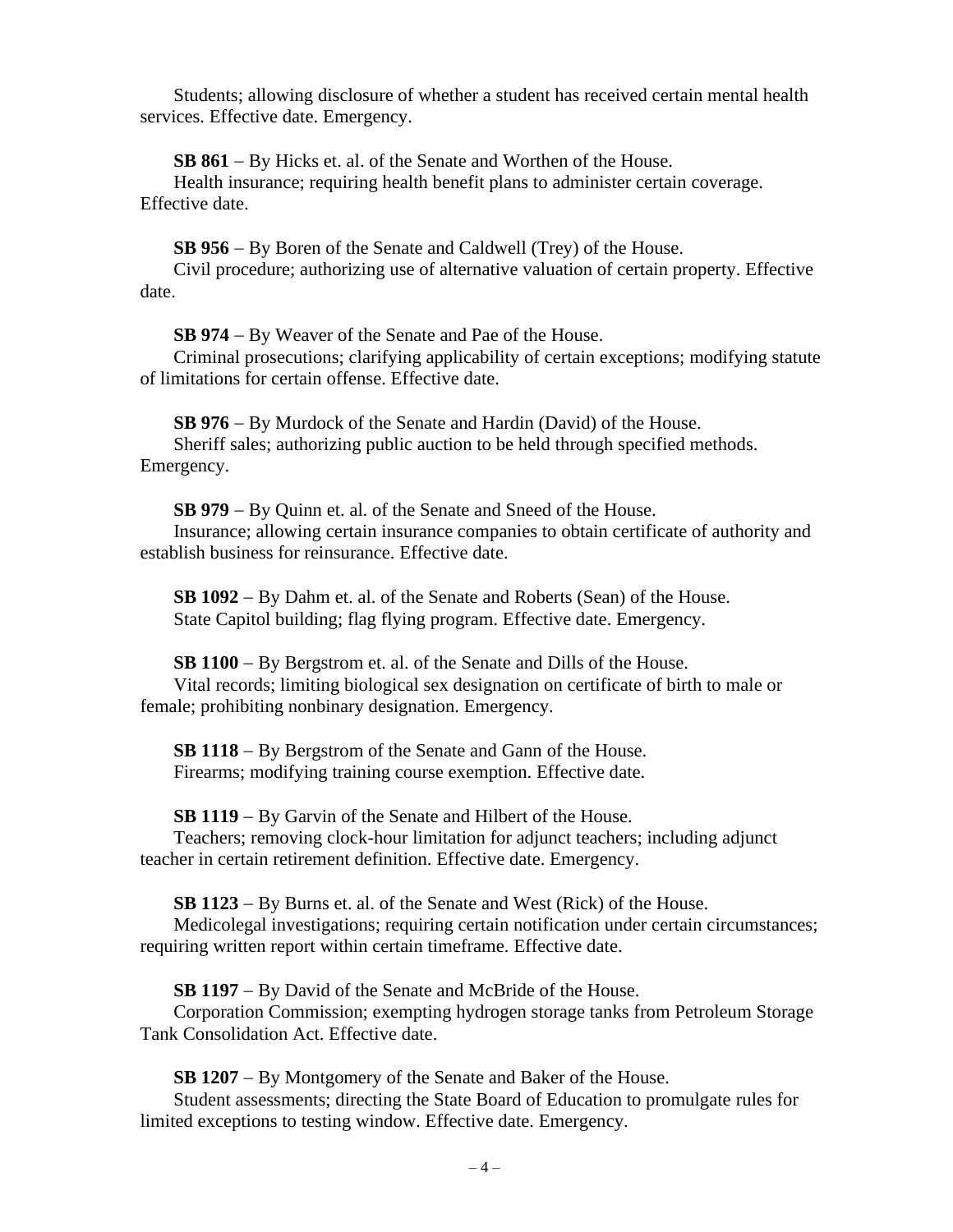**SB 1219** − By Bullard of the Senate and McDugle of the House.

[Medical marijuana; modifying requirements for edible medical marijuana products. Effective date.]

**SB 1225** − By Bullard et. al. of the Senate and CrosswhiteHader of the House.

[Health care; parental consent to medical treatment of minors; broadening applicability of certain requirement; modifying conditions under which a minor may self-consent to health services; requiring parental consent for certain health services. Effective date.

**SB 1238** − By Dugger of the Senate and Ranson of the House.

Schools; allowing transfer students to enroll in certain full-time virtual education program. Effective date. Emergency.

**SB 1241** − By Quinn of the Senate and Sneed of the House. Insurance; modifying definitions; conforming language; requiring notice by receiving

insurer. Emergency.

**SB 1242** − By Quinn of the Senate and Sneed of the House. Insurance; modifying actions to be taken by captive insurance company; updating statutory language. Effective date.

**SB 1261** − By Howard of the Senate and Pfeiffer of the House.

[Damages; limiting award for damages to growing crops or plants in civil actions for violations of the Combined Pesticide Law. Effective date. Emergency.]

**SB 1280** − By Daniels of the Senate and Gann of the House.

Oklahoma Partnership for School Readiness Board; removing language requiring appointments from certain lists. Effective date. Emergency.

**SB 1283** − By Daniels of the Senate and Gann of the House.

State Geographic Information System Council; allowing Governor to appoint members without recommendation; clarifying language. Effective date.

**SB 1288** − By Daniels of the Senate and Gann of the House.

Practice of behavioral health; removing certain limitation on appointees to the State Board of Behavioral Health Licensure. Effective date.

**SB 1302** − By Rader of the Senate and Pfeiffer of the House.

[Uniform tax procedures; adding marijuana tax to list of taxes for which Tax Commission can file certain assessment. Effective date.]

**SB 1324** − By McCortney et. al. of the Senate and McEntire of the House.

[Pharmacy benefits managers; requiring publication of data; establishing regulations and compliance measures. Effective date.]

**SB 1337** − By McCortney of the Senate and McEntire of the House.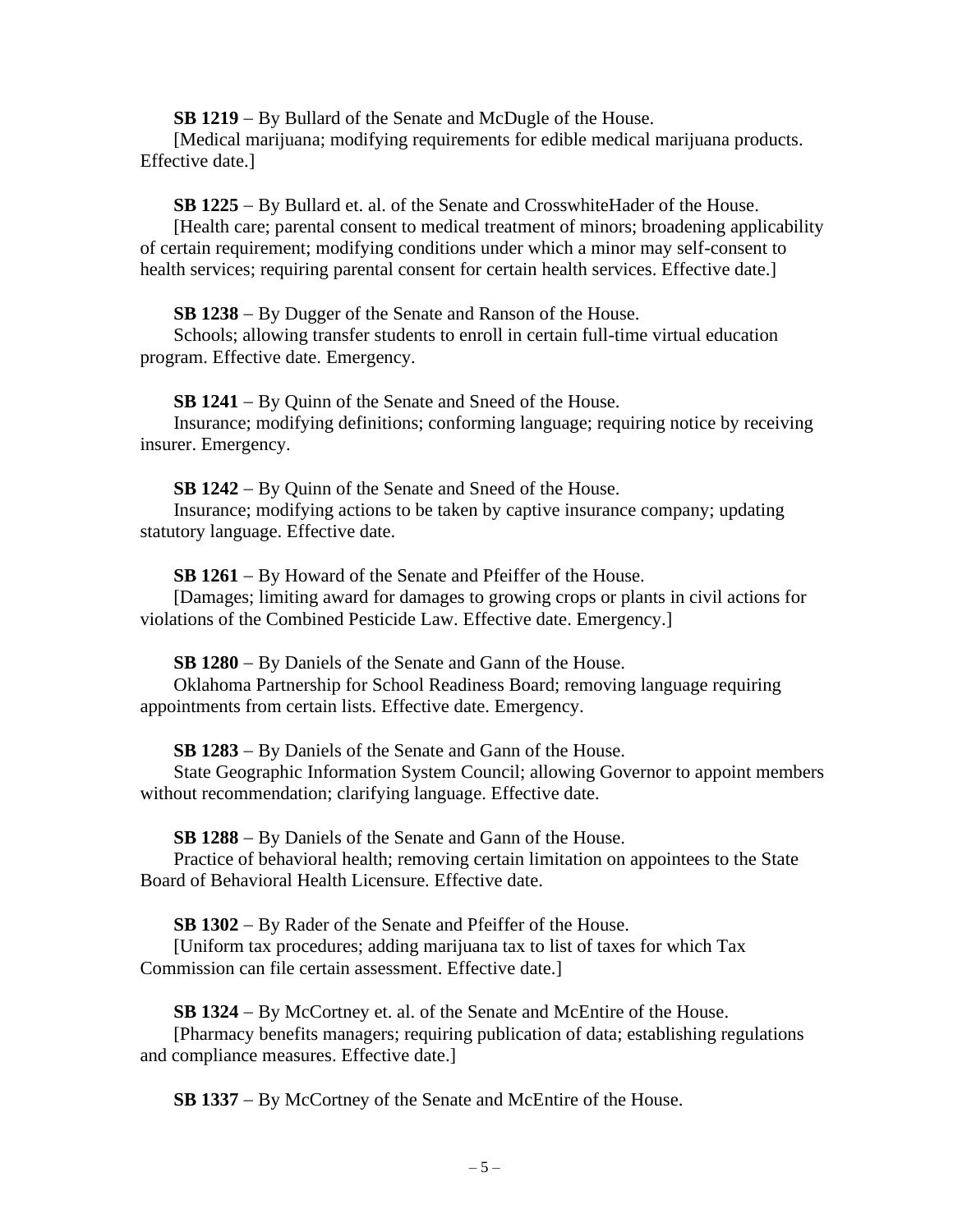[State Medicaid program; directing Oklahoma Health Care Authority to enter into capitated contracts to transform Medicaid delivery system for certain Medicaid populations; modifying various provisions of the Ensuring Access to Medicaid Act. Effective date.]

**SB 1338** − By Bullard of the Senate and Dempsey of the House.

[Controlled dangerous substances; modifying certain definitions; modifying Schedule I and Schedule III. Effective date.]

**SB 1352** − By Taylor et. al. of the Senate and Boles of the House.

Energy; prohibiting governmental entities from limiting consumer access to energy sources. Effective date.

**SB 1366** − By Paxton of the Senate and West (Tammy) of the House. Oklahoma Self Defense Act; broadening definitions for concealed and unconcealed firearms. Effective date.

**SB 1367** − By Paxton of the Senate and Hardin (David) of the House. [Oklahoma Medical Marijuana and Patient Protection Act; authorizing certain penalties, discretion, and enforcement; requiring certain license revocation. Effective date.]

**SB 1369** − By Haste of the Senate and McEntire of the House.

[Health information; creating the Healthcare Transparency Initiative Act of 2022; establishing the Office of the State Coordinator for Health Information Exchange; establishing procedures and requirements of Initiative. Effective date. Emergency.]

**SB 1387** − By Standridge et. al. of the Senate and Steagall of the House.

[Motor vehicles; creating the Diabetes Awareness License Plate Revolving Fund; creating the Diabetes Awareness license plate; creating the Air Medal license plate. Effective date.]

**SB 1396** − By Hall of the Senate and Wallace of the House.

[Supplemental hospital offset payment program; creating termination date for certain fee. Effective date.]

**SB 1418** − By David et. al. of the Senate and Miller of the House.

Higher education; creating the Oklahoma National Guard Educational Assistance Act; providing for eligibility. Effective date. Emergency.

**SB 1428** − By Howard of the Senate and Stinson of the House. Civil procedure; modifying procedures for offers of judgment. Effective date.

**SB 1440** − By Jech of the Senate and Echols of the House.

[Uniform Controlled Dangerous Substances Act; increasing certain registration fee. Emergency.]

**SB 1456** − By Jech of the Senate and Newton of the House.

Corrections; authorizing certain rule promulgation for approval of academy. Effective date.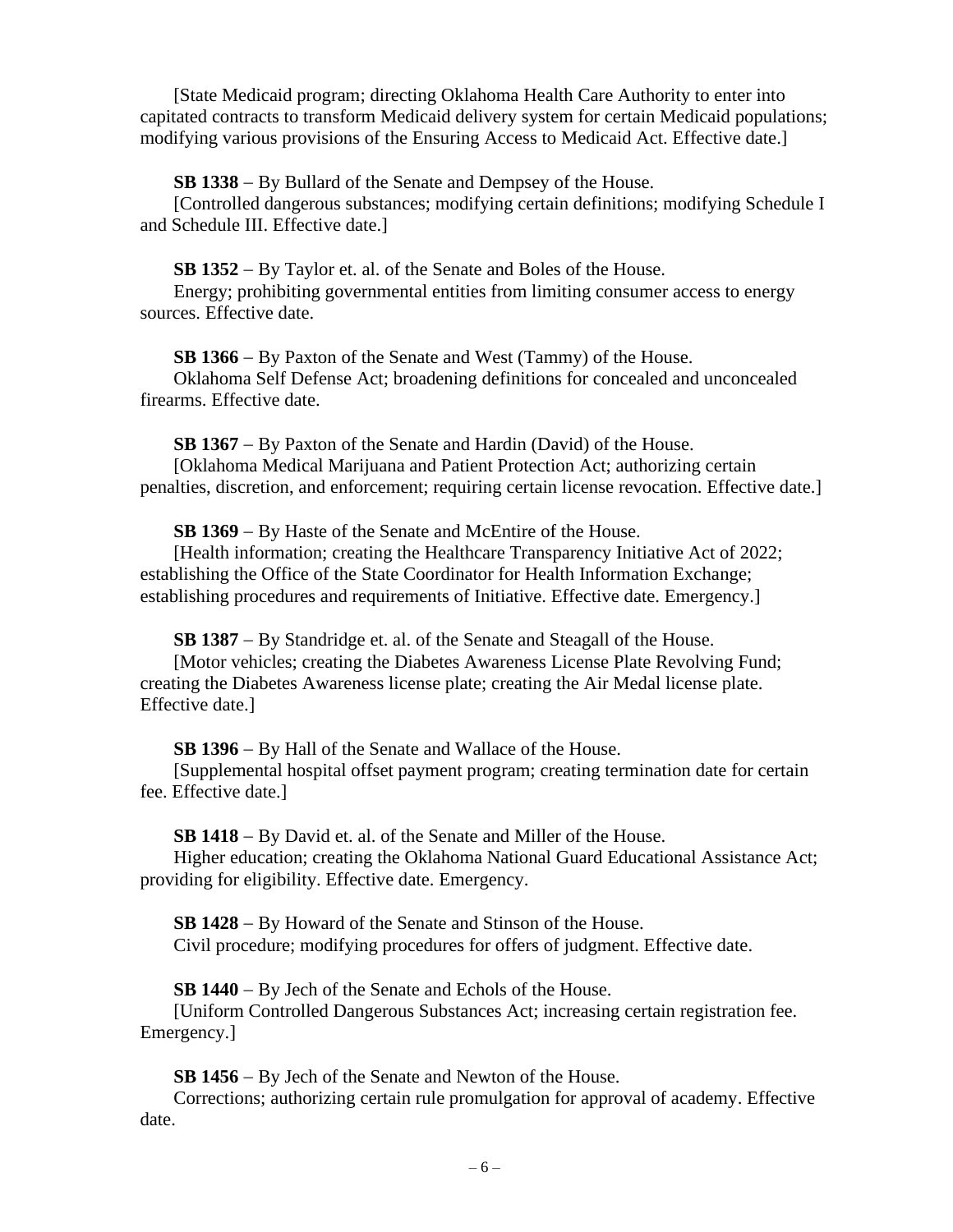**SB 1467** − By David of the Senate and Caldwell (Chad) of the House.

State Medicaid program; requiring Oklahoma Health Care Authority to conduct certain annual review. Effective date.

**SB 1495** − By Treat et. al. of the Senate and McCall of the House. [Sales tax; modifying rate levied on certain foods and food ingredients. Effective date.]

**SB 1518** − By Garvin of the Senate and McEntire of the House.

[Long-term care; eliminating temporary emergency waiver for employment of noncertified nurse aides; stating requirements for training and competency evaluation program. Effective date.]

**SB 1521** − By Standridge et. al. of the Senate and Frix of the House. [Memorial bridges; amending location of the Private Robert "Bob" Clark Memorial Bridge. Effective date.]

**SB 1528** − By Newhouse of the Senate and Boatman of the House. Utility vehicles; removing prohibition on certain vehicles operating on certain roadways. Effective date.

**SB 1543** − By Treat et. al. of the Senate and Echols of the House.

[Medical marijuana; making Oklahoma Medical Marijuana Authority separate and distinct entity; providing for certain transfers; providing for appointment of Executive Director; modifying enforcement powers of Authority. Effective date.]

**SB 1545** − By Leewright et. al. of the Senate and Roberts (Dustin) of the House. [Bail; providing primary consideration for court making certain determination; establishing requirements for public safety reporting system. Effective date. Emergency.]

**SB 1546** − By McCortney et. al. of the Senate and McCall of the House. Red River Boundary Commission; modifying certain dates. Effective date.

**SB 1591** − By Brooks et. al. of the Senate and Pae of the House.

Driver licenses; modifying requirements concerning the issuance of application and periods of certain driver licenses; creating certain fee; providing certain preclusions. Effective date.

**SB 1592** − By Treat of the Senate and McCall of the House.

Liability insurance; creating Educators' Professional Liability Insurance Program; requiring liability coverage for school employees. Emergency.

**SB 1601** − By Rader of the Senate and Bush of the House.

County pensions; authorizing one-time lump sum contribution; modifying contribution amounts for certain employees. Effective date. Emergency.

**SB 1610** − By Standridge et. al. of the Senate and Sterling et. al. of the House.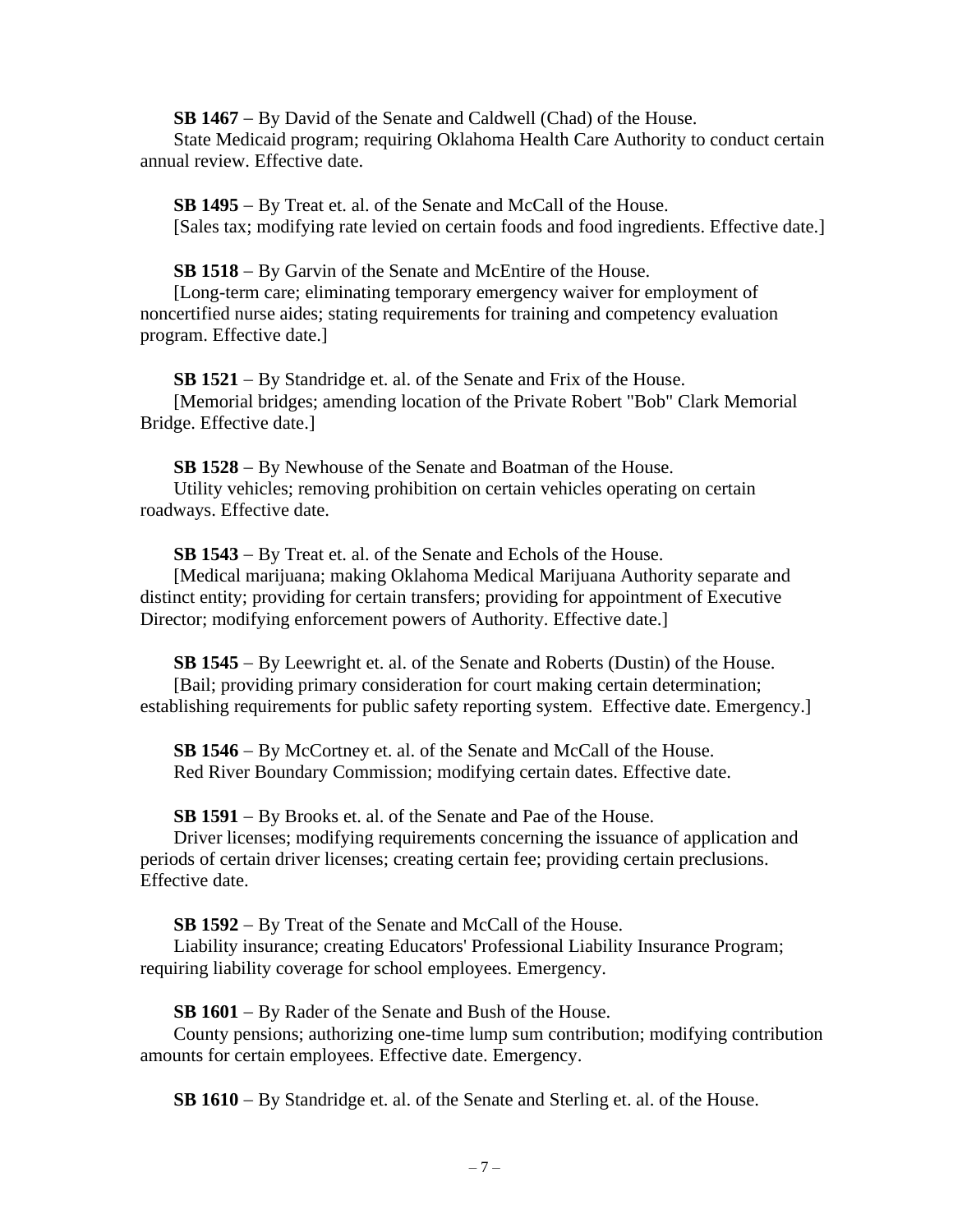[Department of Transportation; requiring the Oklahoma Turnpike Authority to conduct certain study; specifying information to be included in study. Emergency.]

**SB 1612** − By David of the Senate and Echols of the House.

[Law enforcement unification; creating the Oklahoma Department of Public Safety Unification, Recruitment, and Retention Act of 2022. Effective date.]

**SB 1613** − By David et. al. of the Senate and Echols of the House.

Law enforcement mental wellness; providing for the creation and maintenance of a Mental Wellness Division. Effective date.

**SB 1621** − By Pugh of the Senate and Caldwell (Chad) of the House.

[Charter schools; creating the Statewide Charter School Board; providing for succession to certain contracts. Effective dates. Emergency.

**SB 1627** − By Pugh of the Senate and Echols of the House.

[Higher education; creating the Workforce Development Revolving Fund; providing for award of funds. Effective date. Emergency.]

**SB 1631** − By Pugh of the Senate and Vancuren of the House.

Teachers; directing the Commission for Educational Quality and Accountability to establish a mentor teacher pilot program. Effective date. Emergency.

**SB 1633** − By Jett et. al. of the Senate and McEntire of the House.

Pharmacy benefits managers; prohibiting pharmacy benefits managers from certain actions; requiring certain reports be created. Effective date.

**SB 1635** − By Jett et. al. of the Senate and McEntire of the House.

Pharmacy benefits managers; prohibiting pharmacy benefits managers from certain actions; establishing enforcement measures. Effective date.

**SB 1646** − By Rader et. al. of the Senate and Osburn of the House.

[Classification of crimes; classifying criminal offenses into classifications. Effective date.]

**SB 1659** − By Newhouse of the Senate and Dills of the House.

Tax credits; modifying certain Oklahoma Equal Opportunity Education Scholarship Act reporting dates. Effective date.

**SB 1673** − By Pugh of the Senate and Nollan of the House.

Oklahoma Higher Learning Access Program; providing income qualification based on certain number of dependent children. Effective date. Emergency.

**SB 1687** − By Leewright of the Senate and McEntire of the House.

Loan charges; designating dollar amounts; modifying amount thresholds. Effective date.

**SB 1688** − By Standridge of the Senate and West (Kevin) of the House.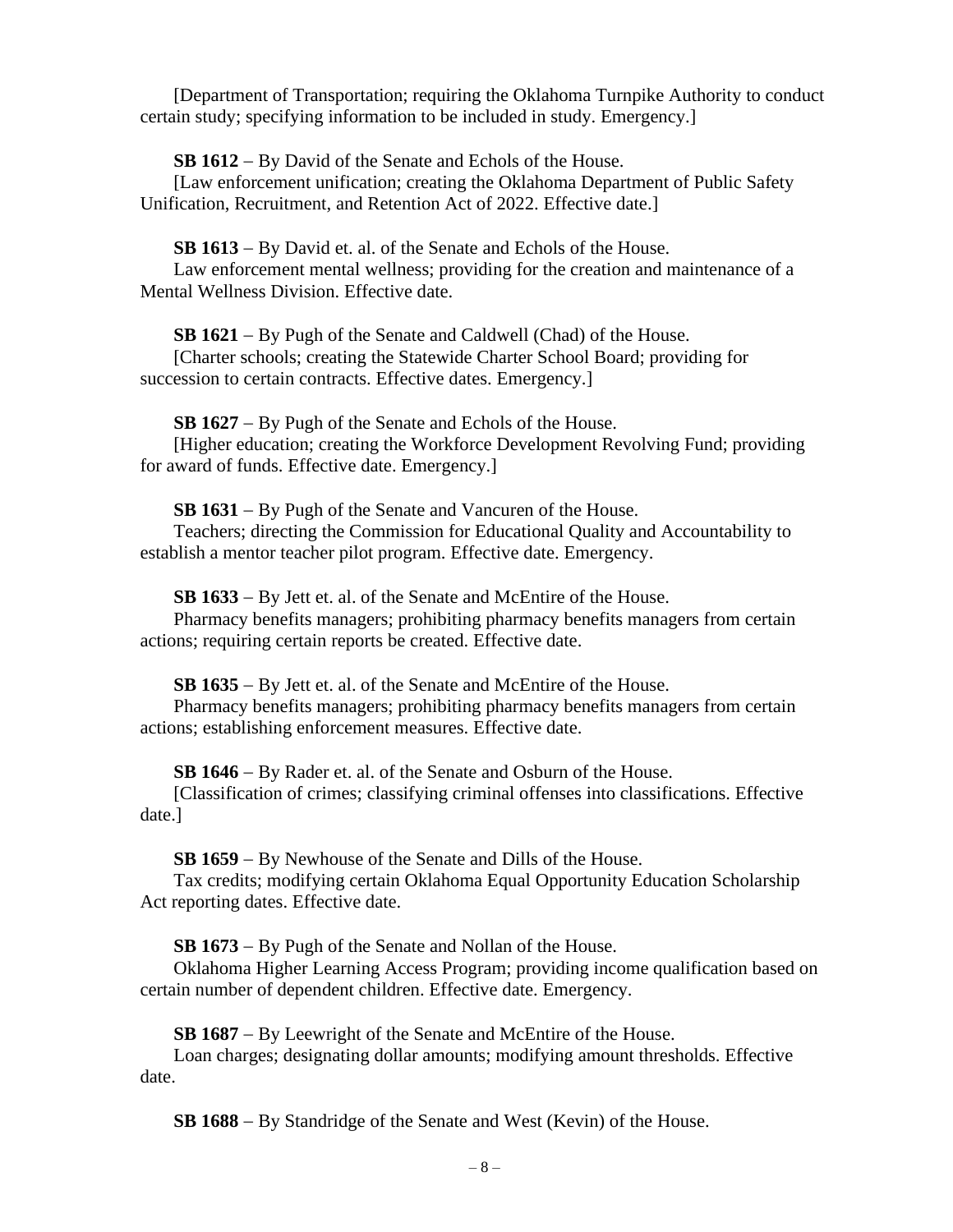[Civil asset forfeiture; authorizing seizure of property used for certain illegal purposes. Effective date.]

**SB 1693** − By Bergstrom et. al. of the Senate and West (Josh) of the House.

[Medical marijuana; requiring certain applicants to obtain authorization for water use. Effective date.]

**SB 1696** − By Treat et. al. of the Senate and McCall of the House. Hunting and fishing; allowing for certain license expiration. Effective date.

**SB 1697** − By Jech of the Senate and Moore of the House. [Medical marijuana growing operations; requiring bond for grow operations.

Emergency.]

**SB 1704** − By Paxton of the Senate and Lowe (Dick) of the House. [Medical marijuana; expanding scope of penalties; decreasing period for assessment of penalties. Effective date.]

**SB 1706** − By Leewright of the Senate and Sims of the House. Security fences; providing for the use of battery-powered security fences. Emergency.

**SB 1714** − By Garvin of the Senate and Caldwell (Trey) of the House. Alcoholic beverages; modifying license fees. Emergency.

**SB 1723** − By Coleman of the Senate and Marti of the House. [Alcoholic beverages; providing exception for wine and spirits wholesalers and beer distributors. Emergency.]

**SB 1725** − By Pugh of the Senate and Osburn of the House. [Occupational Licensing Review Act; which relates to the Occupational Licensing Advisory Commission; providing sunset date. Effective date. Emergency.]

**SB 1726** − By Leewright of the Senate and Hilbert of the House.

[Medical marijuana; expanding definition; removing exception from regulatory zoning laws; providing reference. Emergency.]

**SB 1737** − By Stephens of the Senate and Patzkowsky of the House. [Medical marijuana; requiring certain signage. Effective date.]

**SB 1755** − By Leewright of the Senate and Pfeiffer of the House. [Medical marijuana licensing; providing attestation requirements; requiring the Oklahoma Medical Marijuana Authority to inspect and review plans. Effective date.]

**SB 1779** − By Jett et. al. of the Senate and Roberts (Eric) of the House.

[Medical marijuana; requiring a medical marijuana business license holder to post signage on premises with license and telephone number. Effective date.]

**SB 1808** − By Howard of the Senate and Kannady of the House.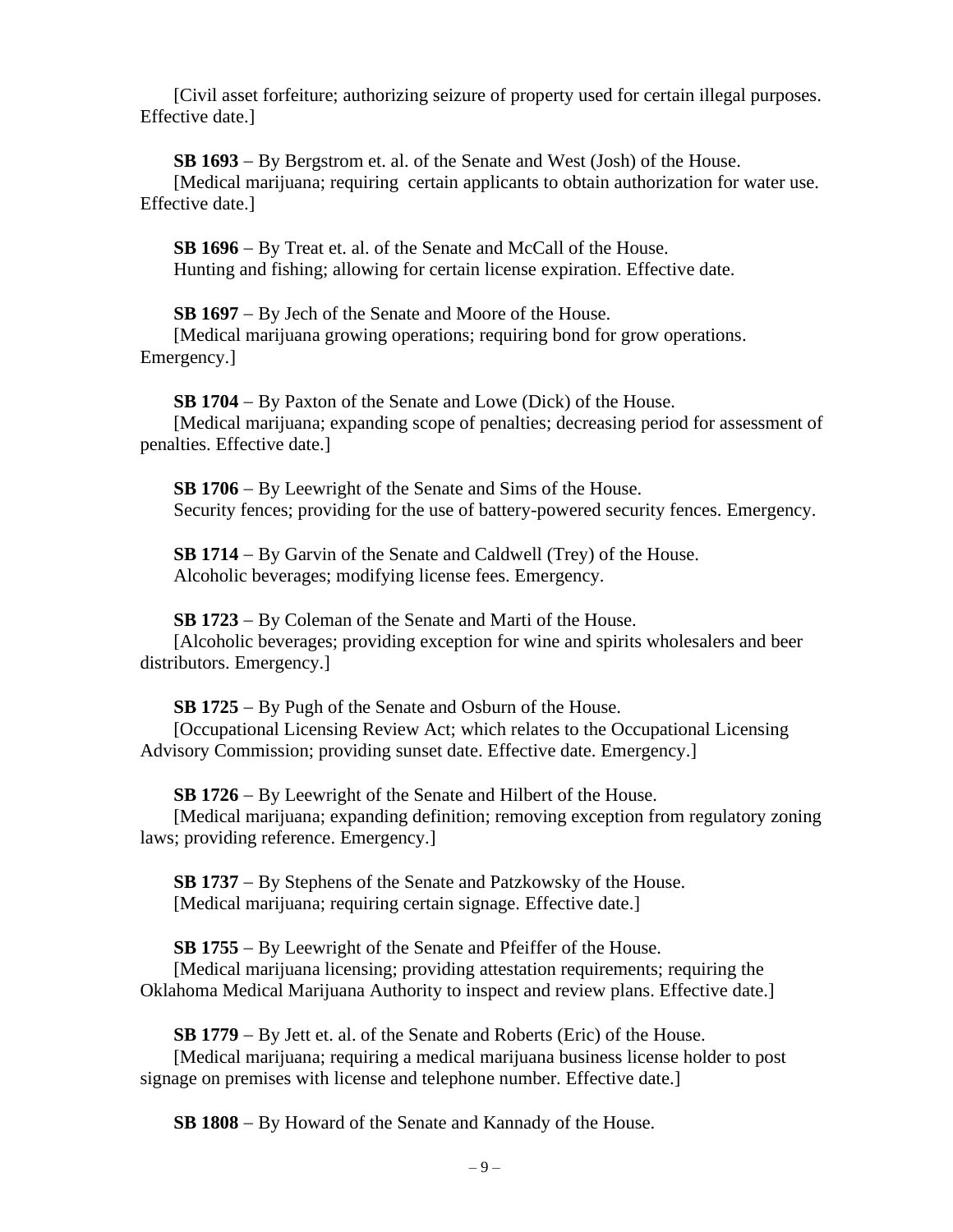[Lotteries; modifying eligibility of certain persons to conduct raffles; prohibiting additional compensation. Effective date.]

**SB 1822** − By Floyd et. al. of the Senate and Hilbert of the House. Public works; requiring certain signage on certain public projects. Effective date.

**SB 1830** − By Pugh of the Senate and McCall of the House. Oklahoma Advanced Mobility Pilot Program; modifying included technologies; modifying allowable grants. Effective date.

**SB 1835** − By Bergstrom of the Senate and West (Josh) of the House.

[Oklahoma Water Resources Board; requiring certain report; establishing penalties for noncompliance. Effective date.]

**SB 1841** − By Paxton of the Senate and Bush of the House.

[Medical marijuana; authorizing the Oklahoma Medical Marijuana Authority to take certain actions against business license holder for violation. Emergency.]

**SB 1848** − By Montgomery of the Senate and Hilbert of the House. [Medical marijuana tax; modifying apportionment; creating Drug and Alcohol Abuse Revolving Fund. Effective date. Emergency.]

**SB 1852** − By David of the Senate and McBride of the House. Oklahoma Energy Initiative Act; adding energy practices to scope of Initiative; modifying Energy Initiative Board members. Effective date.

**SB 1853** − By David of the Senate and McBride of the House.

Corporation Commission; creating hydrogen fuel production standard; establishing reporting requirements. Effective date.

**SB 1860** − By McCortney et. al. of the Senate and McEntire et. al. of the House. Patient's Right to Pharmacy Choice Act; expanding retail pharmacy network access standards; prohibiting pharmacy benefits managers from requiring patient use affiliated pharmacy; expanding pharmacy network participation. Effective date.

**SJR 17** − By Bullard et. al. of the Senate and CrosswhiteHader of the House. [Constitutional amendment; equating rights of unborn persons to rights of born

persons; prohibiting performance of abortion; providing exception.]

**SJR 27** − By Bergstrom et. al. of the Senate and Roberts (Sean) of the House. [Constitutional amendment; clarifying certain voting requirement.]

**SJR 34** − By Jech of the Senate and Newton of the House.

[Constitutional amendment; vote of the people; increasing limit of Constitutional Reserve Fund.]

**SJR 35** − By Jech of the Senate and Newton of the House.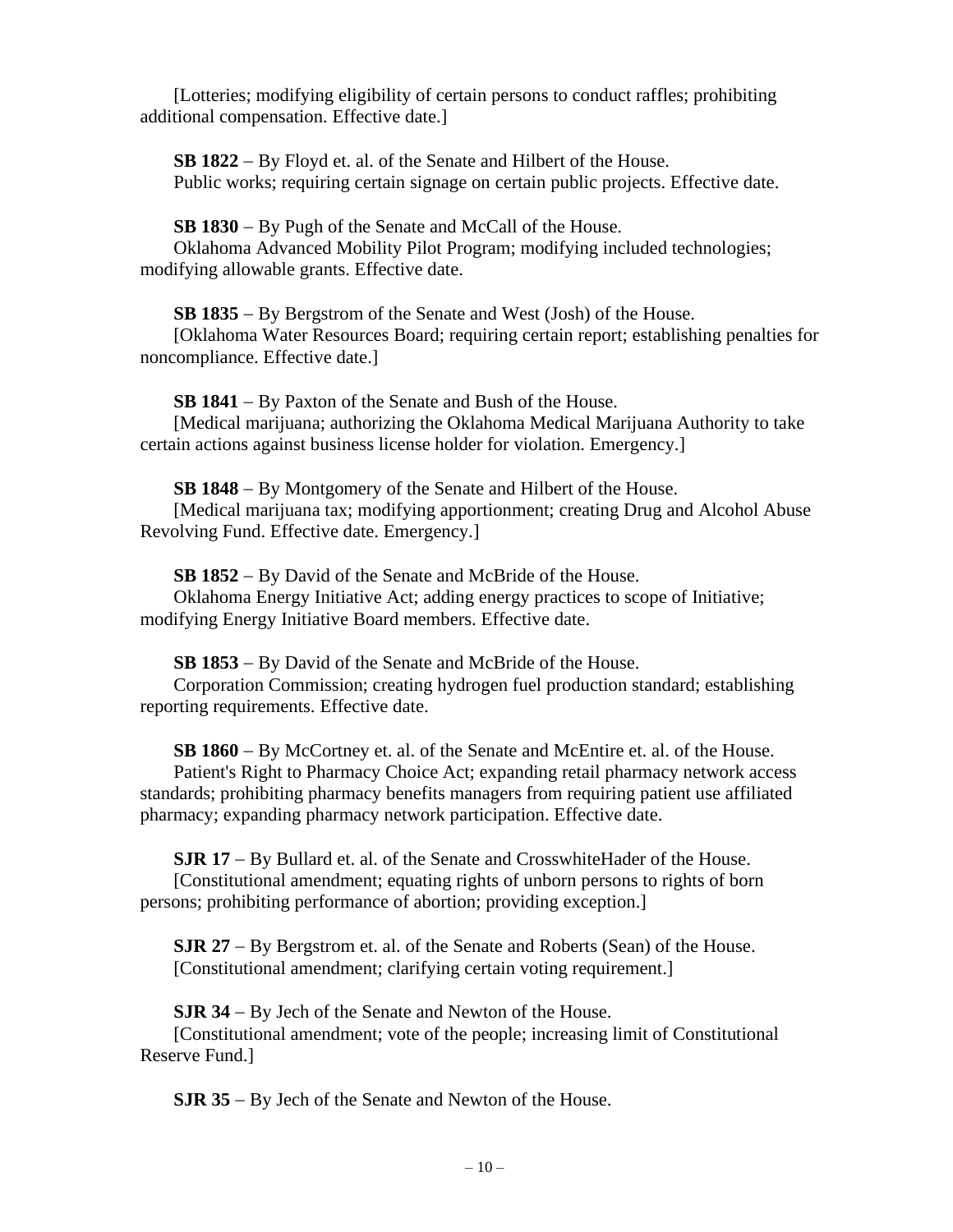[Constitutional amendment; creating Taxpayer Allocation Program Fund; providing taxpayer credit.]

**SJR 36** − By Montgomery of the Senate and Boatman of the House. [Constitutional amendment; providing for appropriations by levy of certain taxes.]

**SJR 37** − By Treat et. al. of the Senate and McCall of the House. [Constitutional amendment; providing that nothing in the Constitution secures or protects a right to an abortion.]

**SJR 43** − By Treat et. al. of the Senate and Lepak of the House. [Constitutional amendment: recreating court system.]

**SJR 48** − By Treat et. al. of the Senate and McCall of the House. [Constitutional amendment; requiring proof of identity to vote in certain elections; requiring proof of identity for all authorized voting methods.]

## **RESOLUTIONS FOR CONSIDERATION**

**HCR 1013** − By Steagall of the House and Dahm of the Senate. Concurrent resolution; communism; Cuba.

**HCR 1014** − By Olsen. Concurrent resolution; Day of Tears recognition; distribution.

**HCR 1015** − By Phillips. Public health; Men's Health Awareness Month.

**HR 1043** − By Waldron.

Resolution supporting Ukraine; recognizing Ukrainian sovereignty; and urging withdrawal of Russian forces.

**HR 1047** − By Roberts (Sean). Resolution; oil and gas industry; increasing oil and gas production.

**HR 1049** − By Bush. Resolution; ACEs and PACEs Awareness Day; April 7, 2022.

**HR 1050** − By Stark. National Donate Life Month; April.

**HR 1052** − By West (Tammy). Poetry Month; proclaiming April as National Poetry Month.

**HR 1053** − By Steagall.

Resolution; supporting the "You Can Fly" High School Curriculum developed by the Aircraft Owners and Pilots Association.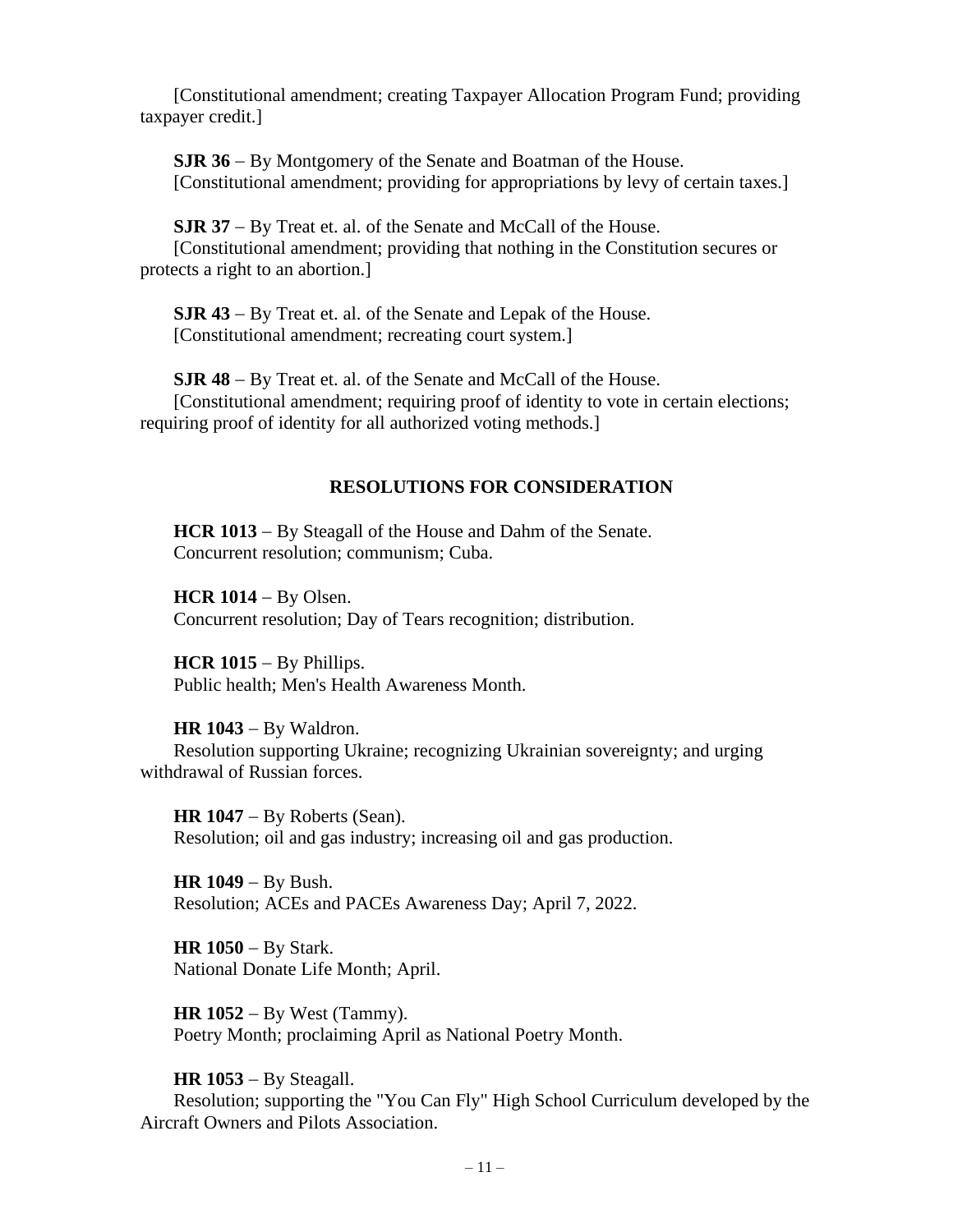**HR 1054** − By Pae.

Resolution; recognizing March 29, 2022 as Anti-Hunger Day in Oklahoma.

**SCR 19** − By Daniels.

Concurrent resolution; establishing the Joint Rules for the Joint Committee on Administrative Rules; amending Joint Rules.

## **SENATE AMENDMENTS TO HOUSE BILLS**

**SAs** to **HB 1122** − By Phillips et. al. of the House and Leewright of the Senate. [Telecommunications; imposing maximum charges with respect to certain connections to utility poles; effective date.]

**SAs** to **HB 1647** − By Humphrey of the House and Bullard of the Senate. Criminal procedure; Pretrial Release Act; proceedings; services programs; effective date.

**SAs** to **HB 2542** − By Stinson et. al. of the House and Brooks of the Senate. [Attorneys; practice of law; procedure for motion to practice law in Oklahoma; reciprocal agreement; effective date.]

**SAs** to **HB 2693** − By Hasenbeck et. al. of the House and Pugh et. al. of the Senate. [Civics education; directing establishment of micro-credential program in civics; removing requirement for certain assessment; effective date; emergency.]

**SAs** to **HB 2776** − By Pfeiffer of the House and Montgomery et. al. of the Senate. [School funding; creating the Protecting Revenues for Oklahoma Teachers, Educators and Students (PROTEST) Fund; purpose; expenditures; effective date; emergency.]

#### **THIRD READING**

**HB 1055** − By Randleman of the House and Stephens of the Senate. Definitions and general provisions; designating the Colonial Spanish Mustang/Heritage Horse of Oklahoma as the state horse; codification; effective date.

**HB 1888** − By Williams et. al. of the House and Bullard of the Senate.

State government; prohibiting certain entities from conducting gender or sexual diversity training or counseling; effective date.

#### **GENERAL ORDER**

**HB 1005** − By Bush et. al. of the House and Montgomery of the Senate. Public health; Uniform Controlled Dangerous Substances Act; harm-reduction services; codification; emergency.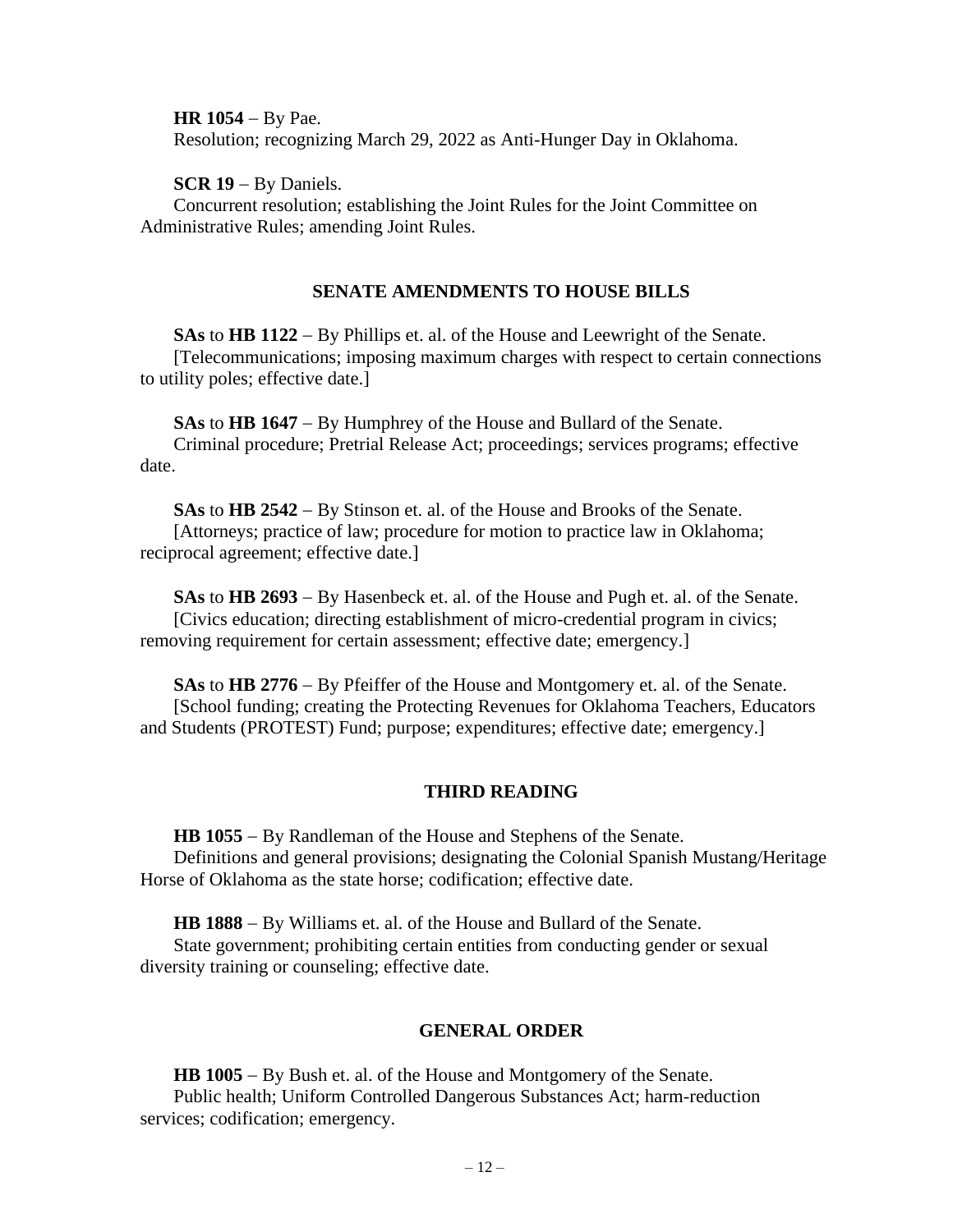#### **HB 1011** − By Phillips et. al.

Consumer protection; Digital Fair Repair Act; disclosure of information; effective date.

#### **HB 1020** − By Worthen.

Public lands; requiring notice to certain landowners when state school lands are recategorized; effective date.

#### **HB 1025** − By Worthen.

Criminal procedure; clarifying hearing procedures for returning property to lawful owners; effective date.

#### **HB 1048** − By Kerbs et. al.

Railroads; requiring certain railroads to have two crewmembers in control compartment of lead locomotive unit; making certain exceptions; effective date.

#### **HB 1049** − By Kerbs et. al.

Motor vehicles; requiring the Department of Public Safety to provide internet services with adequate speed to motor license agents; effective date.

#### **HB 1056** − By Olsen et. al.

Crimes and punishments; prohibiting certain officials from restricting religious activities during a declared state of emergency; effective date.

#### **HB 1097** − By Strom of the House and Coleman of the Senate.

Alcoholic beverages; authorizing holders of multiple small brewer licenses to sell beer at multiple locations; effective date.

#### **HB 1115** − By West (Rick) et. al.

Criminal procedure; authorizing use of certain chemical treatment for offenders who commit sexually violent offenses; codification; effective date.

#### **HB 1117** − By West (Rick).

State government; exempting certain individuals from state park entrance fees; effective date.

#### **CS** for **HB 1126** − By Phillips.

Technology; requiring employers provide written notice to employees of electronic mail monitoring; requiring certain categories of monitoring be disclosed; effective date.

#### **CS** for **HB 1128** − By Phillips.

State government; office of Attorney General; domestic violence; providing certain exemptions; effective date.

#### **HB 1141** − By Fetgatter.

Environment and natural resources; allowing a county or municipality to create a landfill utilization district; effective date.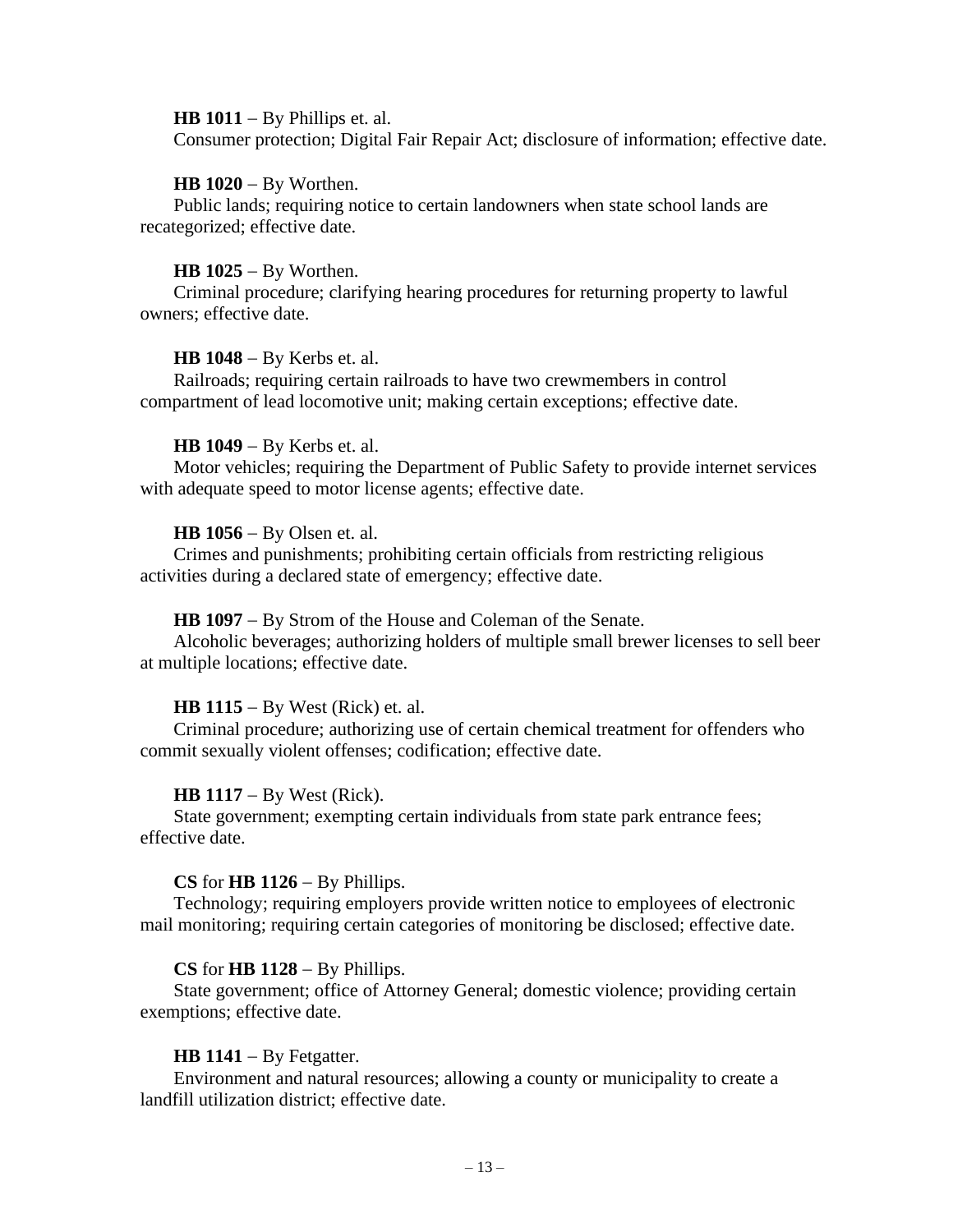#### **HB 1142** − By Fetgatter.

Agriculture; creating the Oklahoma Industrial Hemp Remediation Program; effective date.

**CS** for **HB 1229** − By Smith of the House and McCortney of the Senate. Professions and occupations; Funeral Services Licensing Act; definition; exception; effective date.

**HB 1238** − By McCall. United States; creating the Federal Relations Act of 2021; effective date.

#### **HB 1239** − By McCall.

United States; creating the Federal Relations Act of 2021; effective date.

**CS** for **HB 1551** − By McDugle of the House and Jett of the Senate. Prisons and reformatories; directing the Pardon and Parole Board to establish a Conviction Integrity Review Unit; effective date.

**HB 1564** − By Gann et. al. of the House and Stephens et. al. of the Senate. Landlord and tenant; delinquent rent; prohibiting discretion to extend terms of tenancy; authorizing late payment fee; providing for enforcement of act; effective date.

**HB 1580** − By Dollens et. al. Animals; prohibiting persons from chaining or tethering a dog under certain circumstances; effective date.

**HB 1605** − By Walke. Probate; venue priority; effective date; emergency.

#### **HB 1619** − By Bennett.

Landlord and tenant; delinquent rent; rental agreement termination; timing requirements; effective date.

**HB 1627** − By Mize of the House and Montgomery of the Senate. Consumer protection; Online Marketplace Consumer Protection Act; Attorney General; effective date.

#### **CS** for **HB 1636** − By Phillips.

Alcoholic beverages; mixed beverage, beer and wine, caterer, public or special event licensee; audit; effective date.

**HB 1637** − By Randleman et. al. of the House and Quinn of the Senate. Mental Health; Department of Mental Health and Substance Abuse Services; authority; requirement; definition; effective date.

**HB 1660** − By West (Kevin) et. al. of the House and Quinn of the Senate. Daylight saving time; exempting Oklahoma from the federal daylight saving time provision; effective date.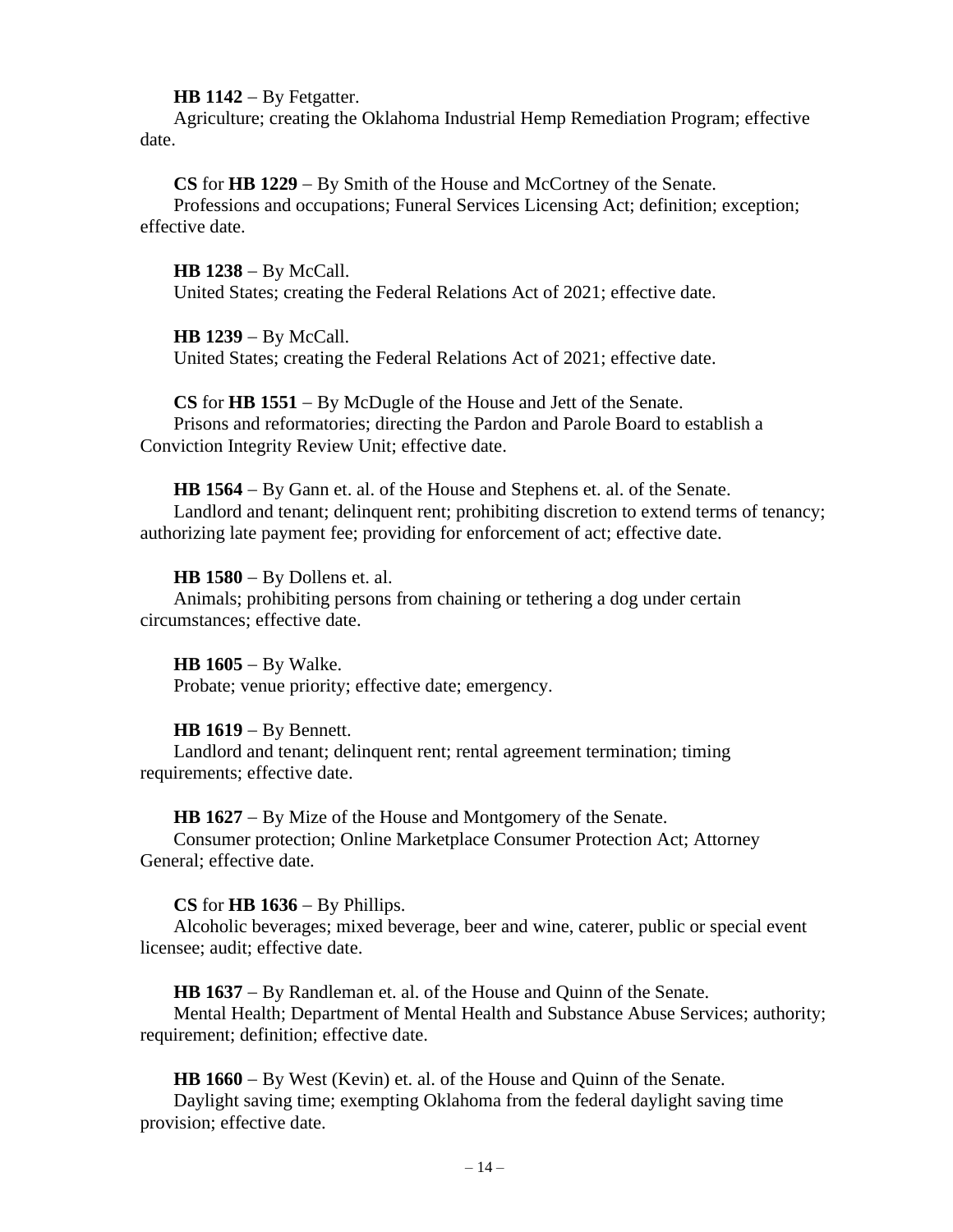**HB 1706** − By Talley et. al. of the House and Leewright of the Senate.

Transportation; stating legislative intent; requiring the Department of Transportation sign and send application requesting Historic Route 66 be declared a U.S. Bicycle Route by certain date; effective date.

**HB 1754** − By Hardin (David) of the House and Weaver of the Senate. Crimes and punishments; increasing penalties; effective date.

**CS** for **HB 1757** − By Ranson of the House and Dugger of the Senate.

Criminal procedure; authorizing the arrest of persons under certain circumstances; effective date.

**HB 1787** − By Pae of the House and Coleman of the Senate. State government; providing for rates of compensation for on-call state employees; repealer; effective date.

**CS** for **HB 1790** − By Pae of the House and Brooks of the Senate. Public health and safety; creating the Kasey Alert Act; Department of Public Safety; Commissioner of Public Safety; law enforcement; effective date.

#### **CS** for **HB 1798** − By Miller.

Consumer protection; Network Company Services Act; Attorney General; consumer information; effective date.

**CS** for **HB 1833** − By McBride of the House and Daniels of the Senate. Nuisance; oil and gas activities; damages; effective date.

**HB 1835** − By Waldron.

Professions; occupations; disciplinary action; effective date.

**HB 1843** − By Fugate et. al.

Elections; authorizing absentee voter to cast provisional ballot; providing exceptions; effective date.

**CS** for **HB 1845** − By Fugate.

Motor vehicles; requiring lamp usage during conditions of inclement weather; effective date.

**HB 1898** − By Roberts (Sean).

Firearms; deleting named act and adding statutory references; codification; effective date.

**HB 1908** − By Fetgatter.

Revenue and taxation; medical marijuana taxation; State Department of Health; Oklahoma Tax Commission; contract; tax collection; fee; effective date; emergency.

**HB 1909** − By Fetgatter.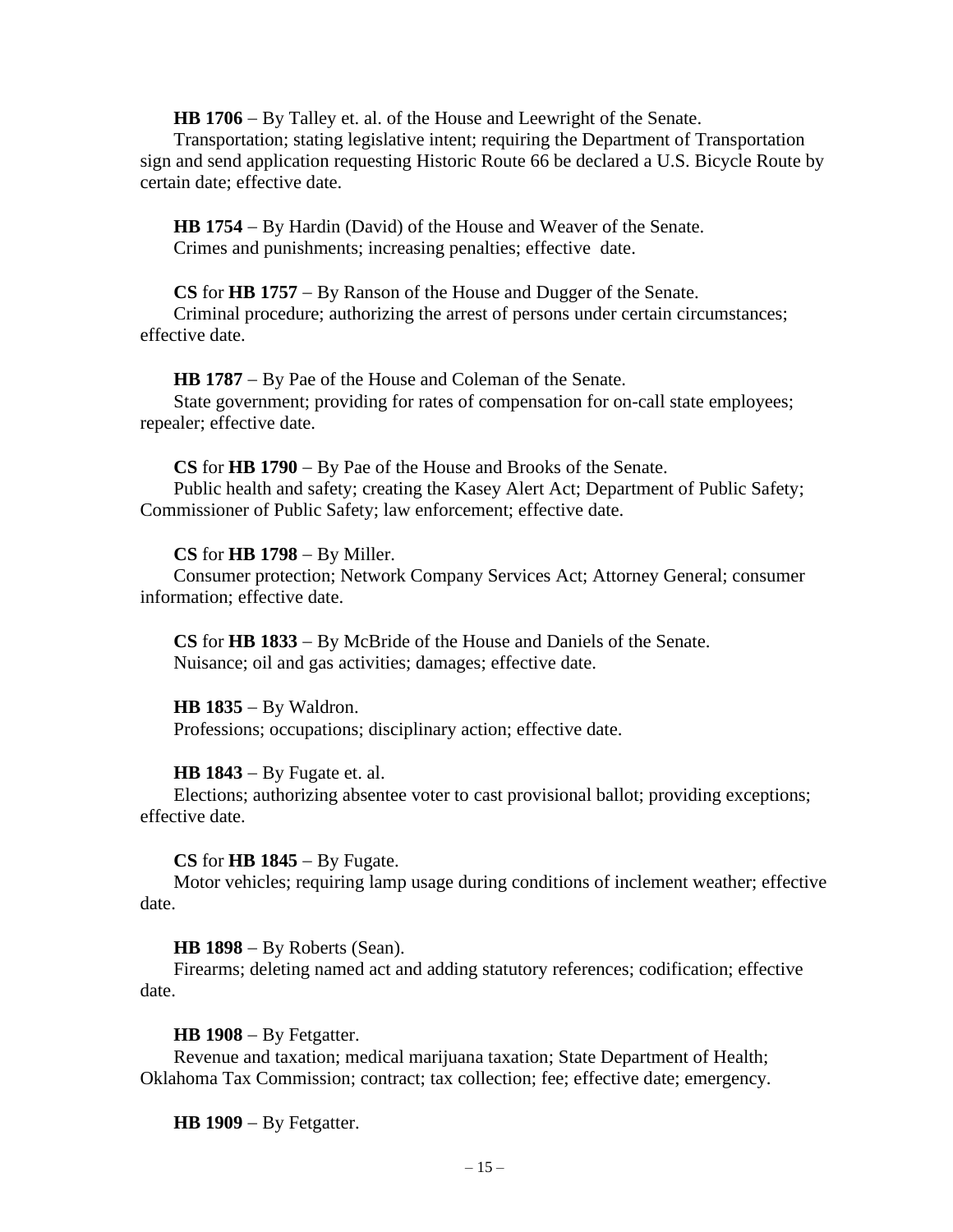Revenue and taxation; Oklahoma adjusted gross income and taxable income; business license; Section 280E of Internal Revenue Code; effective date.

## **CS** for **HB 1919** − By Blancett.

Schools; mandating counseling and guidance services for students; setting minimum ratio of students to certified school counselors; effective date.

## **CS** for **HB 1920** − By Martinez.

Beer industry requirements; regulation of agreements; prohibiting certain actions; effective date.

#### **CS** for **HB 1921** − By Martinez et. al.

State government; designation of quarters and space to state departments; limitations to certain relocations; emergency.

## **CS** for **HB 1922** − By Martinez.

Alcoholic beverages; modifying requirements for certain wine shipment reports; effective date.

**CS** for **HB 1927** − By Martinez et. al. of the House and Pugh of the Senate.

[Revenue and taxation; tax credit; parents of children enrolled in public school; effective date.]

**CS** for **HB 1942** − By Smith et. al. of the House and Bullard of the Senate.

Public health and safety; requiring the dispatch of certain calls to volunteer fire departments; effective date.

## **CS** for **HB 1981** − By Lepak.

Professions and occupations; creating the Universal State and Military Equivalence Licensing Recognition Act; effective date.

## **CS** for **HB 1989** − By Caldwell (Trey).

Agriculture; seed labels; requiring genetically engineered cotton seed labels contain certain information; minimum warm germination percentage; effective date.

**CS** for **HB 2036** − By Ford of the House and Bergstrom of the Senate. Public health; vapor products and reporting; compliance deadlines; emergency.

## **HB 2076** − By McCall.

State government; prohibiting awarding of state contracts to certain entities; effective date.

## **HB 2092** − By Sims.

Counties and county officers; creating the Oklahoma Natural Disaster Mitigation and Recovery Act; effective date; emergency.

**CS** for **HB 2126** − By McEntire.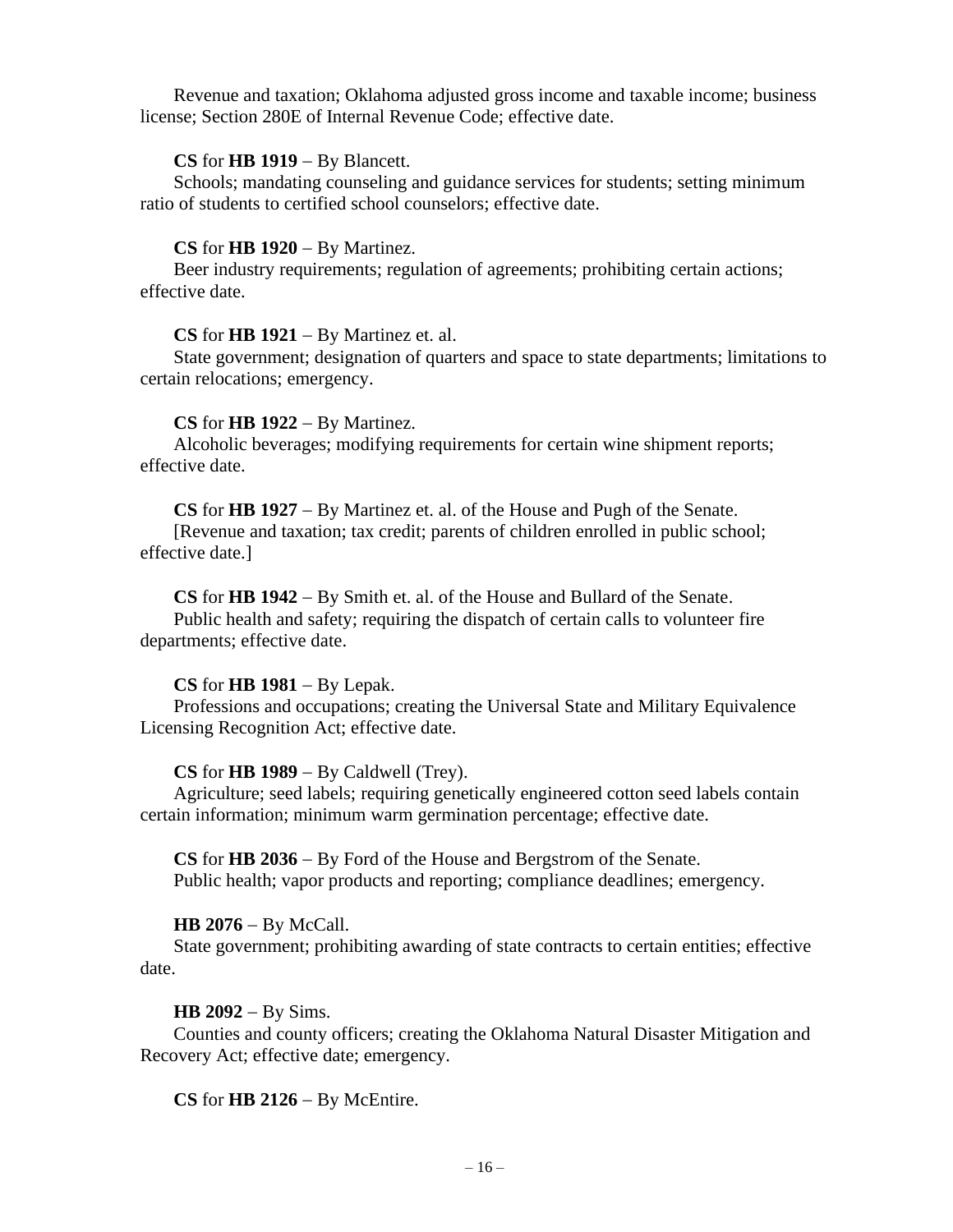Alcoholic beverages; creating the grocery and convenience store spiritis license; effective date.

**CS** for **HB 2135** − By McEntire of the House and Thompson of the Senate. Alcoholic beverages; business interests and acts prohibited for manufacturers; effective date.

**CS** for **HB 2164** − By Roe of the House and Pemberton of the Senate.

[Professions and occupations; use of professional designations; modifying definition of doctor to include certain persons; effective date.]

**HB 2215** − By McDugle of the House and Weaver of the Senate. Crimes and punishments; expanding scope of prohibited acts; effective date.

**HB 2218** − By McDugle of the House and Jett of the Senate. Public health and safety; Catastrophic Health Emergency Powers Act; prohibiting governmental entities from closing or limiting businesses; effective date.

**HB 2227** − By Moore of the House and Garvin of the Senate. Public finance; authorizing certain entities to initiate and conduct bankruptcy proceedings; effective date.

**HB 2244** − By May. Medical marijuana; modifying scope of certain definition; effective date.

**HB 2273** − By West (Josh). Law enforcement officers; making certain acts unlawful; codification; effective date.

**HB 2276** − By West (Josh) of the House and Thompson of the Senate. Workers' compensation; mental illness or injury; volunteer firefighters group insurance; effective date.

**HB 2314** − By Lawson.

Community-based services; definitions; community services worker registry; investigation; notification; procedure; effective date.

**HB 2332** − By Williams et. al.

Prisons and reformatories; eliminating certain duty of the State Board of Corrections; effective date.

**CS** for **HB 2361** − By Burns.

Criminal procedure; modifying causes for removal of officers; effective date.

**HB 2385** − By Sterling of the House and Jett of the Senate.

Motor vehicles; providing civil immunity for removing animal from motor vehicle using forcible entry; effective date.

**CS** for **HB 2389** − By Boles et. al. of the House and Paxton of the Senate.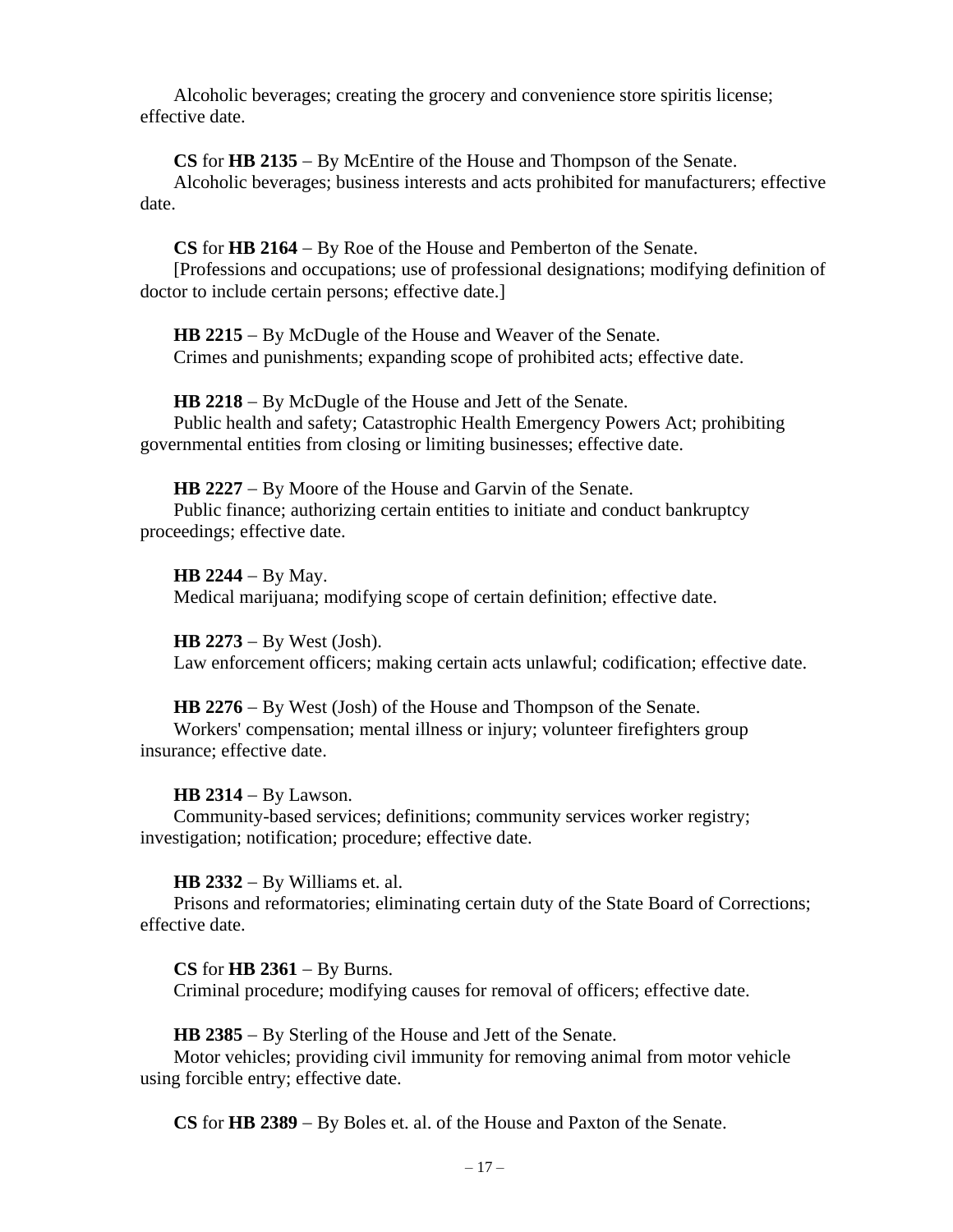Revenue and taxation; gross production; apportionment; cities and towns; County Bridge and Road Improvement Fund; effective date; emergency.

#### **CS** for **HB 2446** − By Munson.

Children; Office of Juvenile Affairs; responsibility; Division Directors; effective date.

#### **HB 2505** − By Kannady of the House and Weaver of the Senate.

Criminal procedure; directing courts to conduct evidentiary hearing for certain criminal matters; codification; effective date.

#### **CS** for **HB 2525** − By Bashore.

Landlord and tenant; delinquent rent; late charges within certain percentage of monthly rent not be a penalty; effective date.

#### **HB 2532** − By Cornwell et. al.

State government; Criminal Justice Coordinating Commission; membership; duties; study; recommendations; effective date.

#### **CS** for **HB 2533** − By Humphrey.

Workers' compensation; death benefits; law enforcement officers; COVID-19 death; emergency.

#### **HB 2547** − By Stinson.

Schools; requiring media timeouts at high school sporting events which are being broadcast; effective date.

#### **CS** for **HB 2600** − By Roberts (Sean).

Counties and county officers; confidential communications with legal counsel; conflict of interest; district attorney; representation; emergency.

#### **CS** for **HB 2601** − By Roberts (Sean).

Public trusts; appointment by board of county commissioners; method of selection; appointment restrictions; emergency.

## **HB 2647** − By Echols of the House and Garvin of the Senate.

Crimes and punishments; increasing age limitation; effective date.

#### **HB 2653** − By Echols.

Motor vehicles; modifying offenses requiring mandatory revocation; effective date.

#### **CS** for **HB 2659** − By Echols.

Medical marijuana; patient and caregiver licenses; authorizing possession of topical marijuana; effective date.

#### **CS** for **HB 2660** − By Echols.

Medical marijuana; processor licensing requirements; modifying test batch requirements for licensed medical marijuana commercial growers and processors; effective date.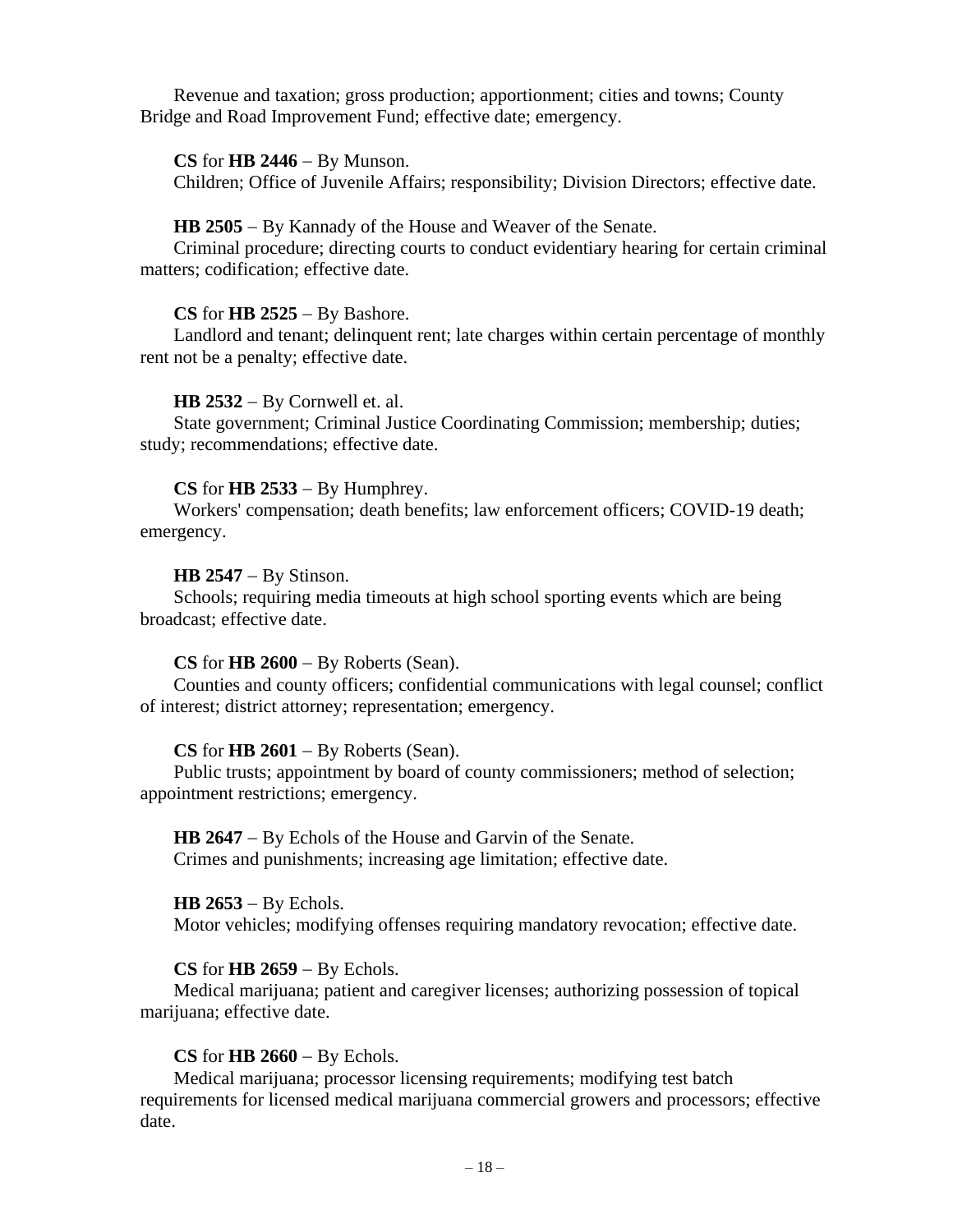## **CS** for **HB 2673** − By Echols of the House and Treat et. al. of the Senate.

Schools; student transfers; reallocating State Aid for certain transfer students; transfer allowance; private schools; effective date.

#### **CS** for **HB 2681** − By Marti.

Insurance; Insurance Commissioner qualifications; eliminating financial interest prohibition; effective date.

#### **HB 2688** − By Hasenbeck.

Animals; repealing annual report requirements related to the Commercial Pet Breeders and Animal Shelter Licensing Act; effective date.

#### **CS** for **HB 2701** − By Hasenbeck.

[Revenue and taxation; creating the Education Investment for Oklahoma Act; modifying the Equal Opportunity Education Scholarship Act; effective date.]

#### **HB 2730** − By Pittman of the House and Montgomery of the Senate.

Health; maternal and infant mortality; hospitals and birthing centers; implicit bias training; health care professionals; State Department of Health; effective date.

#### **HB 2733** − By Pittman.

Indigenous persons; Ida's Law; Office of Liaison for Missing and Murdered Indigenous Persons; requirements; effective date.

#### **HB 2742** − By Ford.

Motor vehicles; child passenger restraint systems; modifying age requirements for use of certain restraint systems; effective date.

#### **HB 2875** − By Wallace of the House and Taylor of the Senate.

[Revenue and taxation; Motor Vehicle Tax Equity Act of 2021; public highway electric vehicles; sales tax; use tax; vehicle excise tax; exemptions; in lieu treatment; definitions; effective date; emergency.]

#### **CS** for **HB 2876** − By Wallace et. al. of the House and Floyd of the Senate.

Revenue and taxation; Vapor Products Tax Code; e-liquids; excise tax; Vapor Products Regulation Revolving Fund; effective date.

**HB 2878** − By Wallace of the House and Thompson of the Senate. State government; subdivision audits; definition of audit; effective date.

#### **HB 2973** − By Olsen et. al.

Counseling; mental health; Parental and Family Rights in Counseling Protection Act; emergency.

#### **HB 2994** − By Gann.

Sunset; Board of Tests for Alcohol and Drug Influence; re-creating Board; modifying termination date.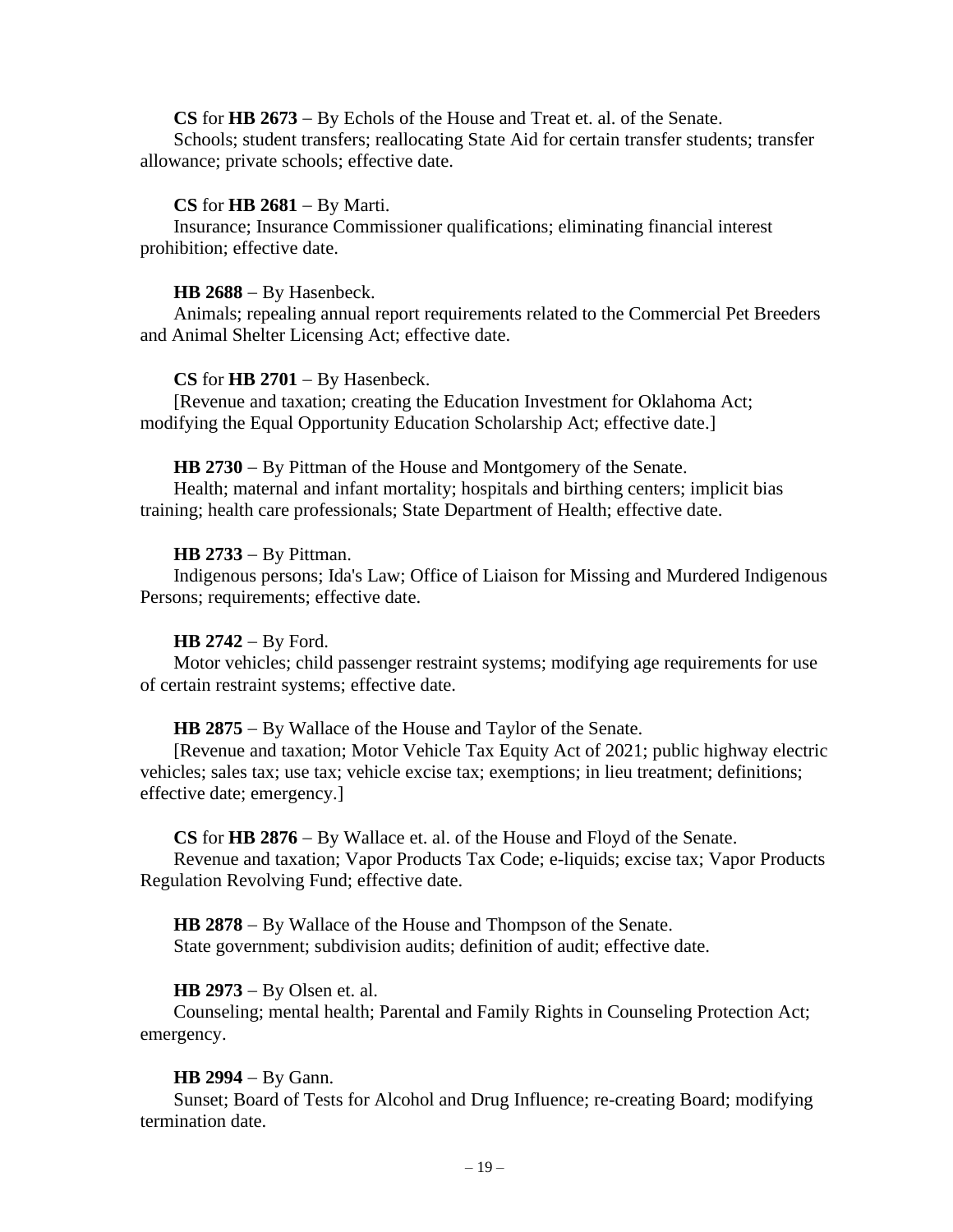#### **HB 2995** − By Gann.

Sunset; Oklahoma State Board of Examiners for Long-Term Care; re-creating Board; modifying termination date.

#### **HB 2997** − By Gann.

Sunset; Oversight Committee for State Employee Charitable Contributions; re-creating Committee; modifying termination date.

#### **HB 3000** − By Gann.

Sunset; Archives and Records Commission; re-creating Commission; modifying termination date; emergency.

**HB 3008** − By Luttrell et. al. of the House and Coleman of the Senate.

[Amusements and sports; state-tribal gaming; exception; model tribal gaming compact supplement; sports pools; term; fees; procedures; payment; conduct; participation; apportionment; effective date.]

**CS** for **HB 3023** − By Hasenbeck. Dental insurance claims; definitions; requirements; effective date.

#### **HB 3025** − By Worthen.

Fees; court clerks; payment; loose coins; effective date.

#### **HB 3067** − By Manger.

Public finance; state agency information technology systems; Oklahoma State Bureau of Investigation; exemption; effective date; emergency.

**HB 3077** − By Smith. Animals; trespassing dog; camera; damages; effective date.

**HB 3104** − By Steagall et. al. of the House and Bullard of the Senate. Firearms; clarifying preemption provision and certain mandate; effective date.

**HB 3209** − By Nichols et. al.

Cities and towns; Municipal Code Lien Enforcement Act of 2022; municipal code violations; municipal lien foreclosures; effective date.

**HB 3222** − By Roberts (Dustin) of the House and Kidd of the Senate. Contracts; third-party delivery; restaurants; fine; right of action; effective date.

**HB 3224** − By Roberts (Dustin).

Public health; newborn screening specimen; reporting; effective date.

#### **HB 3238** − By Gann et. al.

Landlord and tenant; limiting court discretion; immediate possession; effective date; emergency.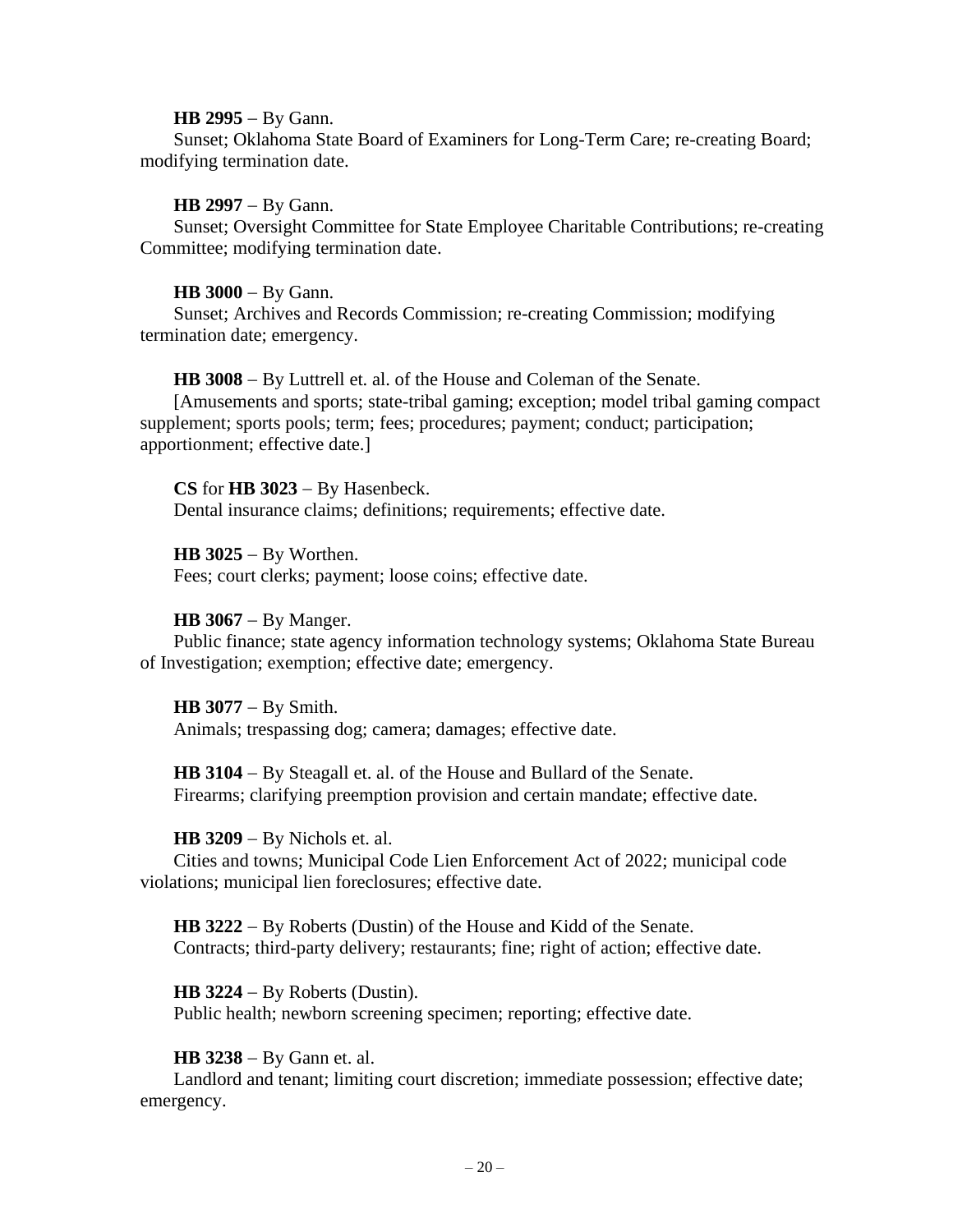#### **CS** for **HB 3246** − By Randleman et. al.

Professions and occupations; Board of Chiropractic Examiners; articles of natural origin; effective date.

#### **CS** for **HB 3275** − By Mize.

Insurance; Market Assistance Association; insurer; member; homeowners' liability; vacancies; annual statement; effective date.

#### **CS** for **HB 3276** − By Humphrey of the House and Weaver of the Senate.

Qualified immunity; prohibiting employees from being liable for monetary damages under certain circumstances; effective date.

#### **HB 3283** − By Humphrey.

Crimes and punishments; reducing penalties for certain lawful acts; effective date.

#### **HB 3301** − By Humphrey.

Prisons and reformatories; directing the Department of Corrections to provide minimum ratio of correctional officer staffing at facilities; codification; effective date.

#### **HB 3335** − By Fugate.

Driver licenses; allowing option to include blood type on license or identification card; effective date.

#### **HB 3343** − By Worthen.

Power of attorney; Medical Uniform Durable Power of Attorney Act of 2022; health and medical durable powers; effective date; emergency.

#### **HB 3361** − By McCall.

Professions and occupations; Oklahoma Funeral Board; providing for quorum; effective date.

**HB 3372** − By West (Tammy) of the House and Weaver of the Senate.

State government; stating intent; requiring the Office of Management and Enterprise Services to promulgate rules regarding certain distribution of surplus vehicles; effective date.

#### **HB 3380** − By Stinson.

Physical therapists; practice; eliminating time limits; effective date.

#### **HB 3384** − By Moore.

Civil procedure; discovery; effective date.

#### **CS** for **HB 3406** − By Bush.

Civil procedure; statute of limitations; modifying when action must be brought; effective date.

**CS** for **HB 3410** − By Pae et. al. of the House and Garvin of the Senate.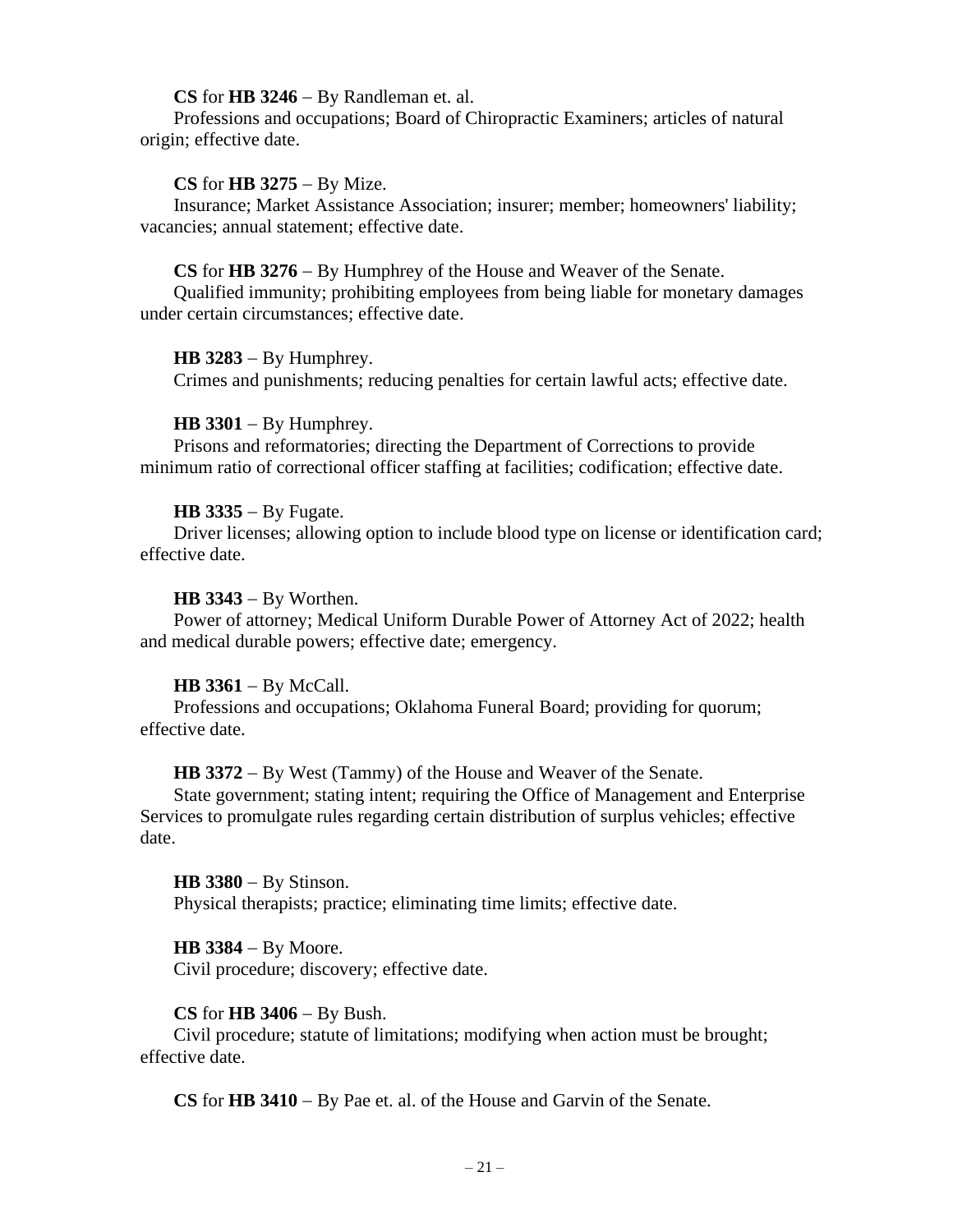Children; Oklahoma Juvenile Code; definition; custody; child in need of supervision; effective date.

#### **CS** for **HB 3411** − By Pae et. al. of the House and Weaver of the Senate.

Crimes and punishments; allowing state agencies to bring certain forfeiture actions; effective date.

#### **CS** for **HB 3425** − By Kerbs.

Nursing homes; requirements for certain private methods of care; effective date.

#### **HB 3432** − By Kerbs et. al.

Agriculture; Oklahoma Department of Agriculture, Food, and Forestry; overseeing school lunch program; effective date.

**HB 3466** − By Grego of the House and Murdock of the Senate.

[Revenue and taxation; sales tax; agriculture; exemption; renewal; procedures; effective date.]

#### **CS** for **HB 3475** − By Grego of the House and Allen of the Senate.

Records; Oklahoma Open Records Act; procedures; requests; Oklahoma Open Meeting Act; exemptions; public trusts; effective date.

#### **HB 3491** − By Lepak et. al.

Environment and natural resources; defining term; prohibiting certain programs that regulate greenhouse gas emissions without legislative approval; effective date.

#### **CS** for **HB 3500** − By McEntire et. al.

Crimes and punishments; penalties for assault and better upon a school employee; effective date.

#### **CS** for **HB 3502** − By Hardin (David) of the House and Pemberton of the Senate.

Schools; requiring compulsory school attendance for certain students who are eighteen; punishment for violations; emergency.

#### **HB 3509** − By Provenzano.

Pharmacists; COVID-19 vaccinations; requirements; effective date.

#### **HB 3510** − By Provenzano.

Definitions and general provisions; Freedom Flag; official Flag of Remembrance; September 11, 2001; effective date.

#### **CS** for **HB 3545** − By Caldwell (Chad).

Charter schools; creating the Statewide Charter School Board; effective dates; emergency.

#### **CS** for **HB 3677** − By Roberts (Sean).

Elections; voter registration; requiring verification of certain information; poll watchers; making certain acts unlawful; effective date.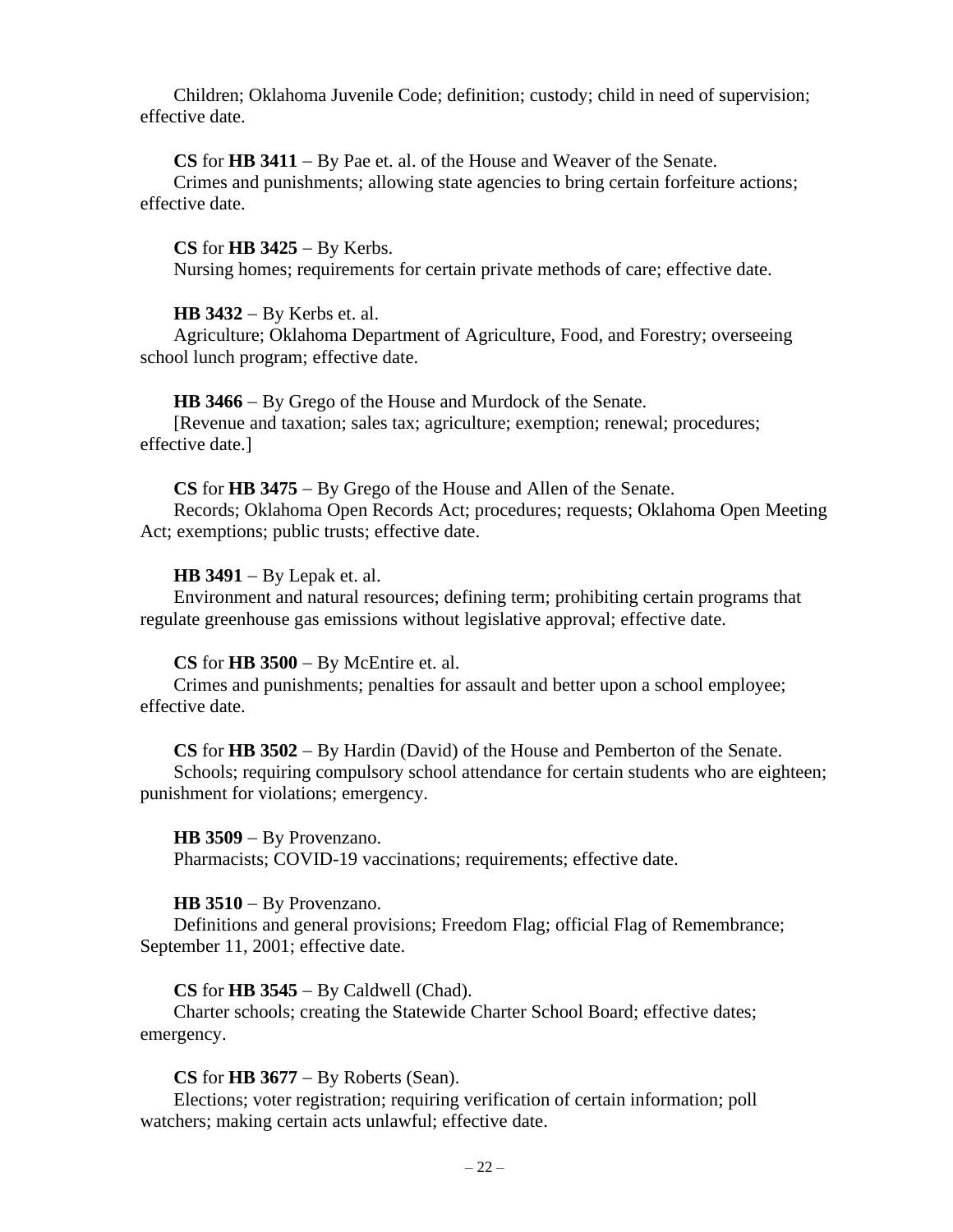**HB 3687** − By McDugle et. al. of the House and Daniels of the Senate.

[Revenue and taxation; tax credit; retired military; nonmilitary income; security clearance; effective date.]

**CS** for **HB 3718** − By Roberts (Sean). Law enforcement; sheriffs; federal law enforcement officials; arrests; emergency.

**HB 3732** − By West (Josh) of the House and Coleman of the Senate.

Alcoholic beverages; cocktails-to-go; modifying definitions and requirements; effective date.

**CS** for **HB 3741** − By Blancett. Medical licensure; continuing education requirements; effective date.

**HB 3760** − By Johns et. al.

Oklahoma Police Pension and Retirement System; Oklahoma Police Deferred Option Plan; assumed rate of return; emergency.

**CS** for **HB 3810** − By Moore of the House and Weaver of the Senate. Courts; Justices and judges; confidential information; penalty; effective date.

**HB 3851** − By Boatman.

Children; termination of parental rights; statutory references; district attorney; effective date.

**CS** for **HB 3856** − By Strom of the House and Coleman of the Senate. Alcoholic beverages; creating the Task Force for the Study of Theft and Delivery and Consequential Youth Access of Alcohol Across Oklahoma; effective date; emergency.

**CS** for **HB 3859** − By Strom of the House and Coleman of the Senate.

Alcoholic beverages; providing that mixed beverage licensees may sell to-go drinks at a different price than on-premises drinks; effective date.

**CS** for **HB 3878** − By Lepak.

Employers and employees; employer vaccination mandate exemptions; emergency.

**HB 3890** − By Townley of the House and Pederson of the Senate. Definitions and general provisions; official state book; Holy Bible; effective date.

**CS** for **HB 3896** − By Hasenbeck.

School curriculum; subject matter standards; requiring certain subject matter standards to include a certain denotation; effective date.

**CS** for **HB 3903** − By Pfeiffer et. al. Prisons and reformatories; parole eligibility; clemency; emergency.

**CS** for **HB 3906** − By Pfeiffer et. al.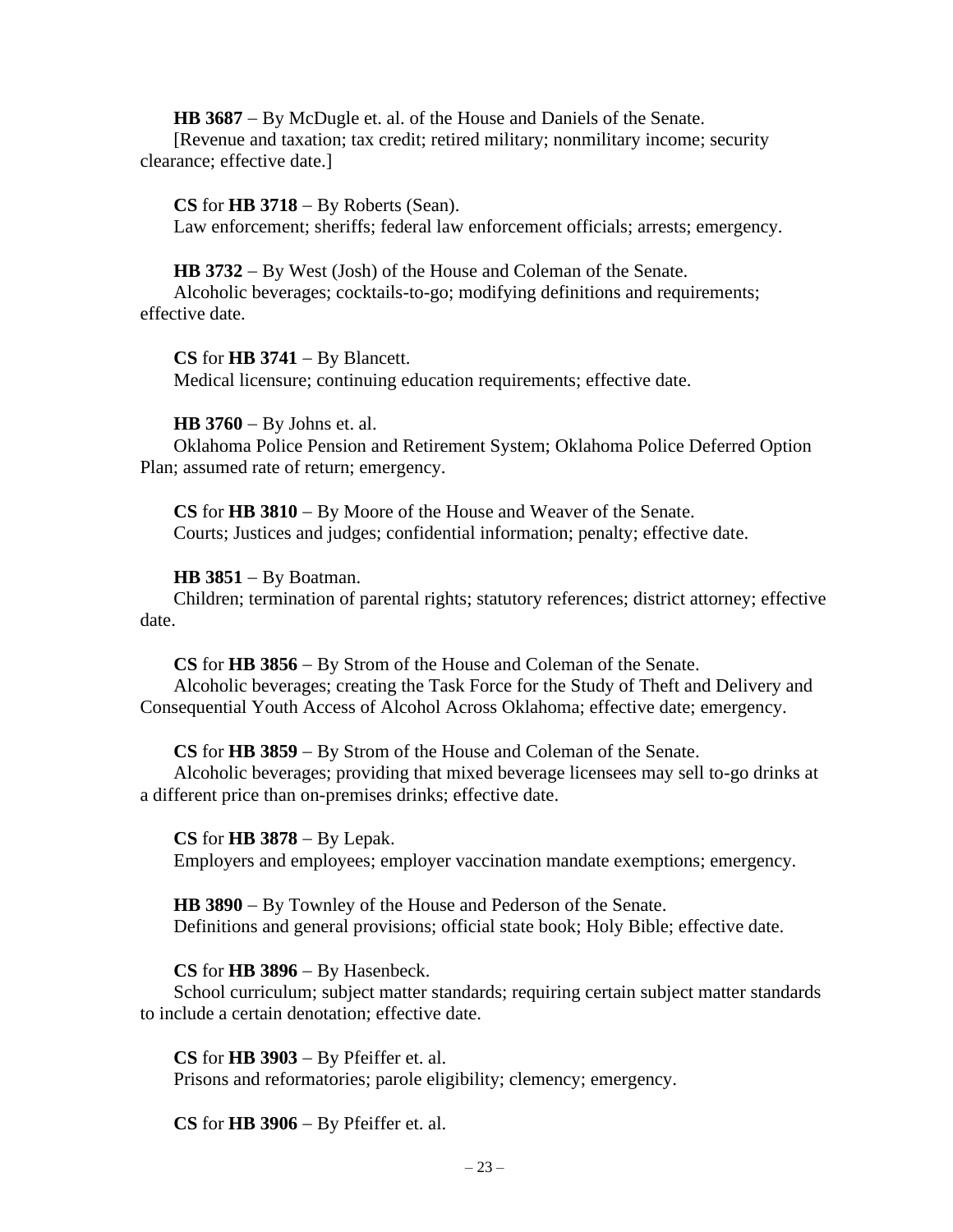County officers; sheriffs; district attorneys; chief law enforcement officer; effective date.

#### **CS** for **HB 3907** − By Kannady.

Seized or forfeited property; directing the Attorney General to establish and maintain case tracking system and public website for seized and forfeited property; effective date.

#### **CS** for **HB 3916** − By Roberts (Dustin) et. al.

Professions and occupations; Physician Assistant Act; modifying practice agreements; effective date.

#### **CS** for **HB 3924** − By Pfeiffer.

Insurance; Patient's Right to Pharmacy Choice Act; compliance; prohibitions; pharmacy benefits managers; Insurance Commissioner; effective date; emergency.

#### **HB 3936** − By Culver.

Amusements and sports; Oklahoma Horse Racing Act; definitions; rules; license; codification; effective date.

#### **CS** for **HB 3941** − By Culver.

State government; legal representation of agencies or officials of the executive branch; allow contracts with law firms; fees; records; information submitted to the Attorney General; effective date.

#### **CS** for **HB 3955** − By Culver.

Cities and towns; arbitration; collective bargaining rights of sheriff's employees; procedure of fees and expenses; effective date.

#### **HB 3965** − By Burns.

Commercial auction and consignment dealers; creating the Oklahoma Commercial Auction and Consignment Dealers Act; effective date.

#### **CS** for **HB 3994** − By Dobrinski.

Motor vehicle dealers; license requirements; effective date.

#### **CS** for **HB 4013** − By Conley.

Crimes and punishments; modifying definition of obscene material; effective date.

**CS** for **HB 4015** − By Conley of the House and Bullard of the Senate.

Education; permitting certain complaints to be filed with the Attorney General's Office of Civil Rights Enforcement; effective date.

#### **HB 4017** − By Conley.

Prisons and reformatories; directing salary to be established by the Department of Corrections Correctional Teacher Pay Scale based on credentials and experience; effective date.

**HB 4053** − By Marti of the House and Coleman of the Senate.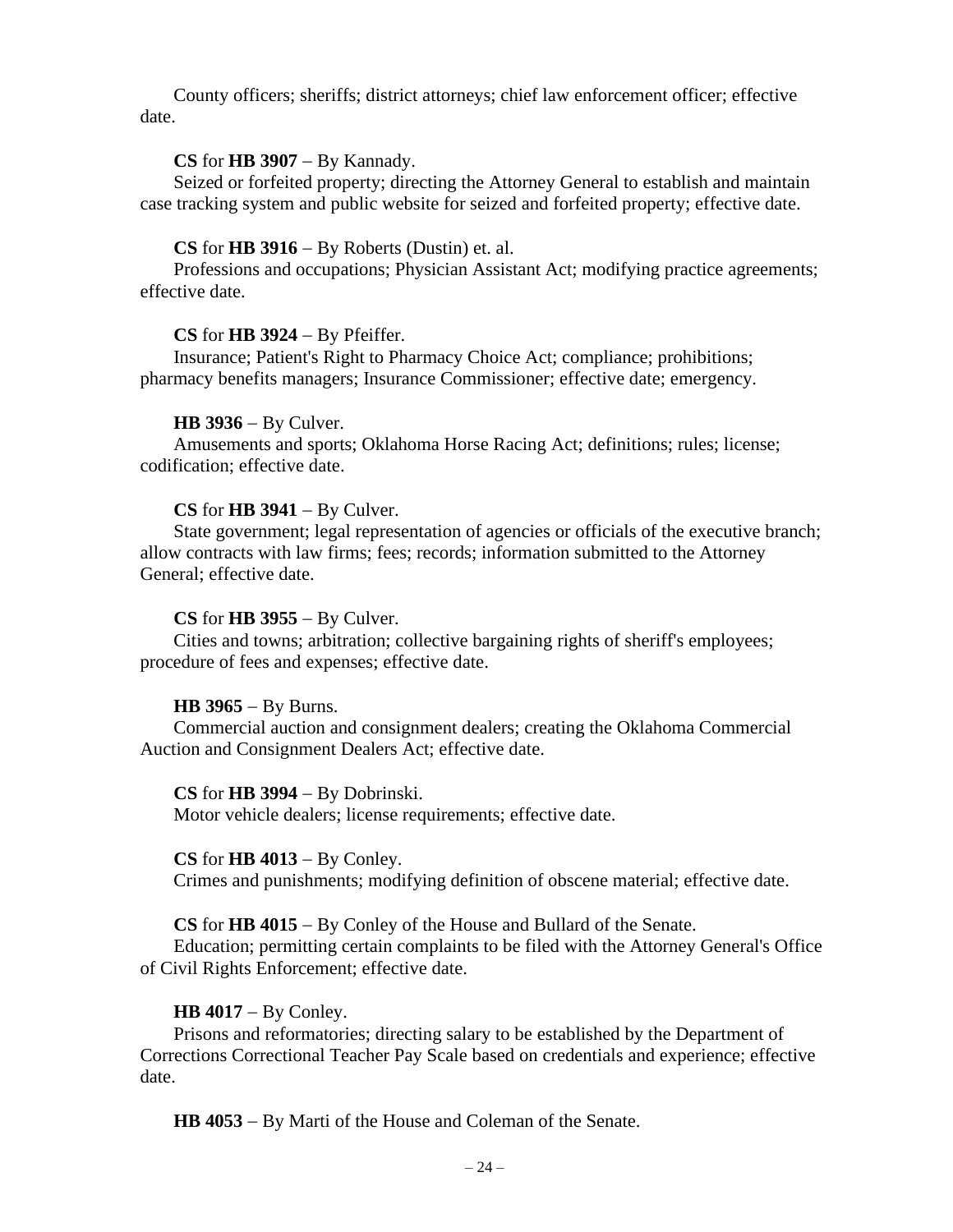Alcoholic beverages; beer distributor; price posting; effective date.

**HB 4096** − By Hasenbeck.

Public safety; designated license plates; effective date.

## **CS** for **HB 4121** − By Frix.

Public health and safety; death certificates; authorizing sheriff to sign medical certification; effective date.

## **CS** for **HB 4138** − By Roberts (Sean).

Firearms; unlawful carry of firearms in certain places; scope of prohibitied act; exeption; concealed carry during State Fair; effective date.

**HB 4155** − By Goodwin.

Children; guardianship; information; signature; effective date.

## **HB 4276** − By Sneed.

Insurance; motor vehicle liability policies; minimum insurance coverage; effective date.

**CS** for **HB 4330** − By Sneed et. al.

[Professions and occupations; registered nurse programs; adding program; effective date.]

**CS** for **HB 4351** − By Hill. Consumer Credit Code; surcharges; effective date.

## **CS** for **HB 4357** − By Hill.

Occupational licensing; creating the Provisional License for Ex-Offenders Act; effective date.

## **HB 4372** − By Ford.

Motor vehicles; modifying requirements for certain plate; creating the Antique Vehicles License Plate; effective date.

## **CS** for **HB 4395** − By Pittman.

Prisoner reentry; creating the Prisoner Reentry Pilot Program for certain inmates; effective date.

## **CS** for **HB 4403** − By Pittman.

Agriculture; creating the Urban and Community Forestry Act; effective date.

**CS** for **HB 4450** − By Wallace et. al. of the House and Thompson et. al. of the Senate. Health care workforce development; creating the Health Care Workforce Development and Finance Act of 2022; creating the Health Care Workforce Development Revolving Fund; emergency.

**CS** for **HJR 1004** − By Fetgatter.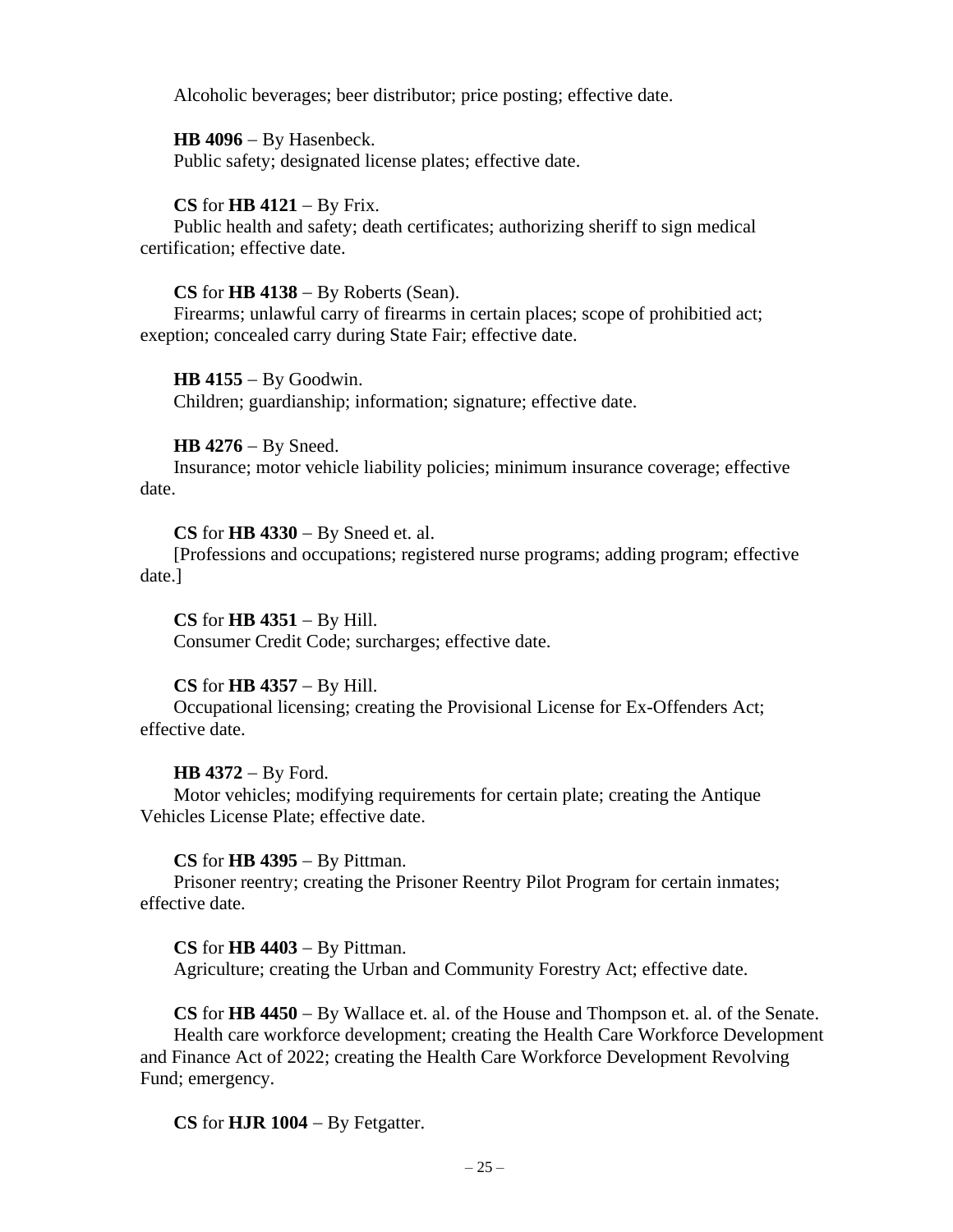Constitutional amendment; requiring certain vote of people to pass constitutional amendments; ballot title.

## **CS** for **HJR 1029** − By Nichols.

Constitutional amendment; authorizing an economically disadvantaged levy for certain school districts; ballot title; filing.

## **HJR 1031** − By Caldwell (Chad) of the House and Daniels of the Senate.

Constitutional amendment; providing for the consideration of votes when determining results of certain elections; ballot title.

## **HJR 1033** − By Caldwell (Chad).

Constitutional amendment; requiring schools to spend certain percentage of budget on instructional expenditures; ballot title; filing.

## **HJR 1037** − By Echols.

Oklahoma Constitution; ad valorem taxation; homesteads; age 65 or older; fair cash value; ballot title; filing.

## **HJR 1038** − By Caldwell (Chad) et. al.

Oklahoma Constitution; expenditure increases; state government; initiative petitions; referenda; required ballot title; ballot title; filing.

## **HJR 1039** − By Pfeiffer.

Constitutional amendment; changing the percentage of legal voters from statewide to each congressional district of the state for certain petitions; ballot title; filing.

## **CS** for **HJR 1057** − By Newton.

Oklahoma Constitution; emergency medical service districts; millage rate; ballot title; filing.

**SB 1** − By Hall et. al. of the Senate and Bush of the House.

Oklahoma Scrap Metal Dealers Act; renaming act; modifying content, prohibitions and requirements. Effective date.

## **SB 7** − By Bergstrom of the Senate and Humphrey of the House.

Mental health; providing for assessment via telemedicine under certain circumstances. Effective date.

**SB 12** − By Standridge of the Senate and Kannady of the House. Uniform Controlled Dangerous Substances Act; modifying inclusions. Effective date.

**SB 25** − By Daniels et. al. of the Senate and Kannady of the House.

Sentencing proceedings; modifying eligibility requirements for jury resentencing. Effective date.

**SB 29** − By Bergstrom of the Senate and Hardin (David) of the House.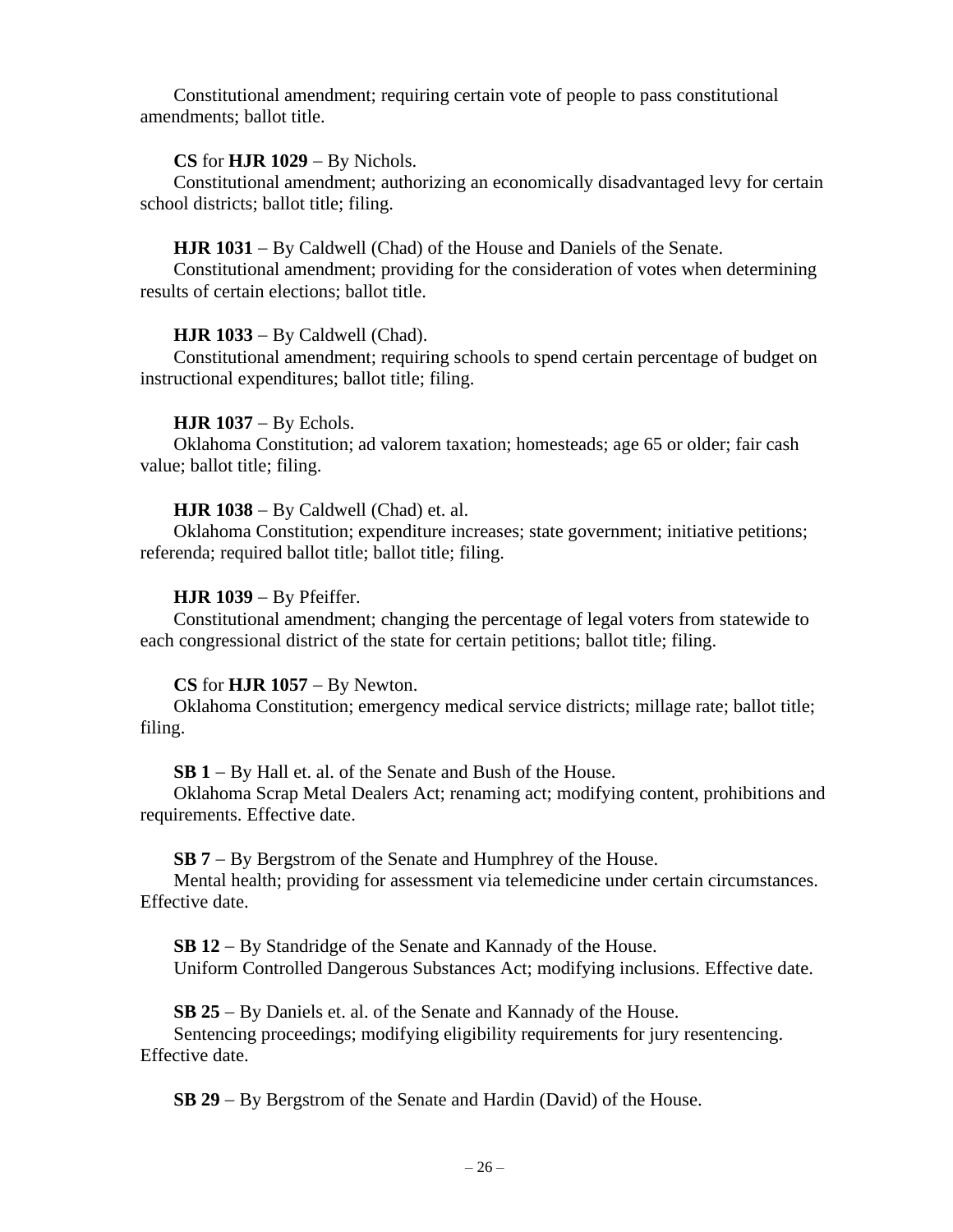Forcible entry and detainer; specifying restoration of physical possession to plaintiff. Effective date.

**SB 41** − By McCortney of the Senate and Johns of the House.

State employee payroll deductions; modifying type of service company and minimum number of employees eligible for premium payments. Effective date.

**SB 43** − By Hall of the Senate and Humphrey of the House. Commercial driver education training; modifying certain terms and fee. Effective date.

**SB 47** − By Coleman of the Senate and Pfeiffer of the House.

District attorneys; modifying requirements for destruction of certain records. Effective date.

**SB 67** − By Simpson of the Senate and McCall et. al. of the House.

Teacher certification; allowing exceptions to required certification examinations for candidates who are deaf. Effective date. Emergency.

**SB 83** − By Hall of the Senate and Kannady of the House. Oklahoma Fuel Alcohol Act; repealer. Effective date.

**CS** for **SB 92** − By McCortney et. al. of the Senate and McEntire of the House. Insurance; expanding actions constituting unfair claims settlement practices. Effective date.

**SB 119** − By Allen et. al. of the Senate and Russ of the House.

State capitol and capitol buildings; establishing requirements for the use of capitol property. Effective date.

**CS** for **SB 144** − By Standridge et. al. of the Senate and Frix et. al. of the House. Motor vehicles; creating special license plates. Effective date.

**SB 146** − By Thompson of the Senate and Wallace of the House.

Commissioners of the Land Office; allowing selection of one or more custodial banks. Effective date. Emergency.

**SB 149** − By Rogers of the Senate and Miller of the House.

Safe sleep; removing certain duty of State Board of Health; requiring retailers to comply with certain requirements. Effective date.

**SB 169** − By Coleman of the Senate and Luttrell of the House.

Special license plates; authorizing Tax Commission to enter into certain licensing agreements. Effective date.

**SB 170** − By Howard of the Senate and Kannady of the House.

Judicial authorization for anatomical gift; authorizing court to order procurement of anatomical gifts under certain circumstances. Effective date.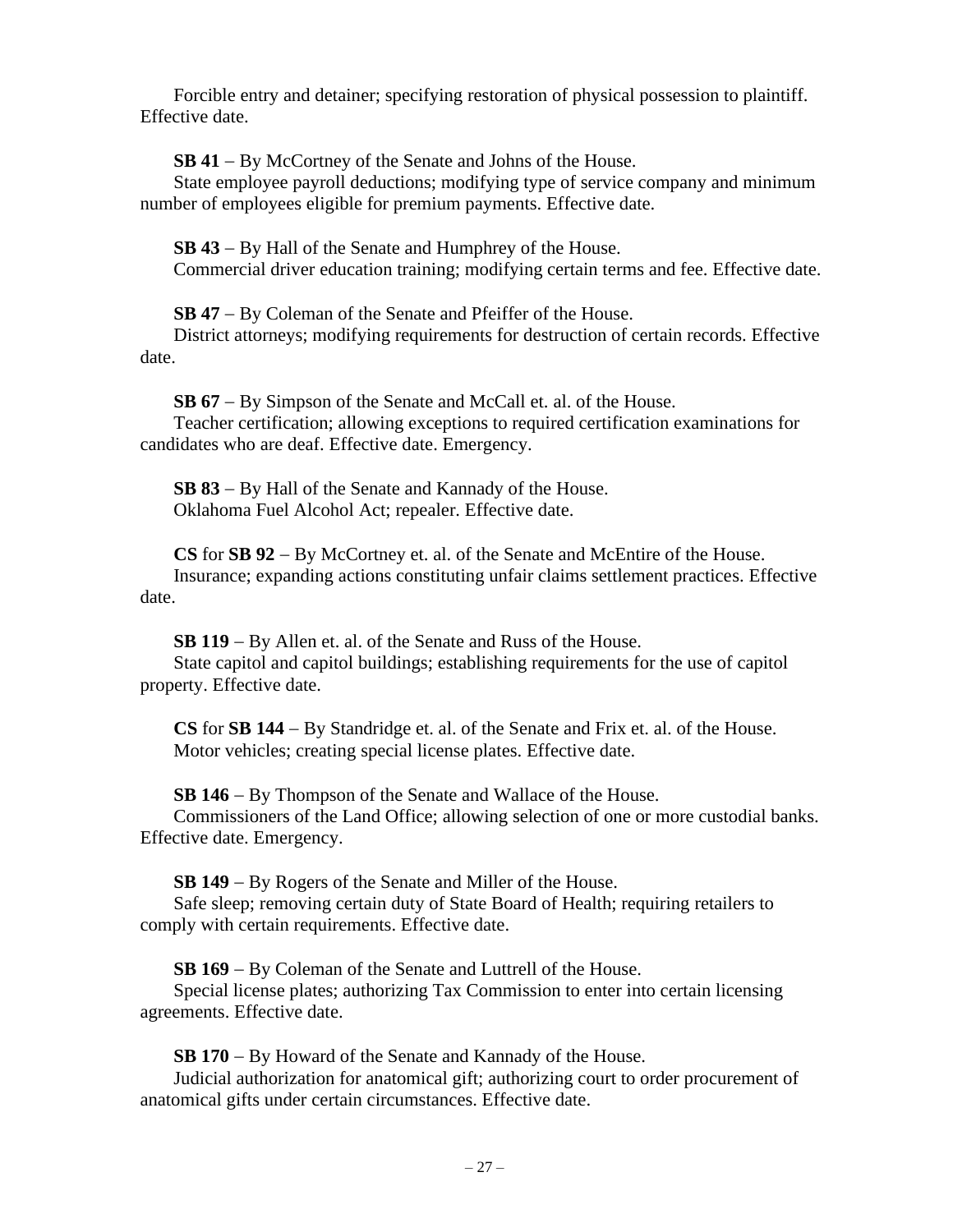**SB 179** − By Stanley of the Senate and Bush of the House.

Behavior analysts; modifying and deleting certain licensing requirements; updating standards; providing for limited practice of supervisees. Effective date.

**SB 213** − By Howard et. al. of the Senate and Dempsey of the House. [Sales tax; sales tax exemption for certain forestry equipment. Effective date.]

**SB 239** − By Pemberton of the Senate and Hasenbeck et. al. of the House.

Charter schools; providing process for State Board of Education to hear charter school sponsorship appeals. Effective date. Emergency.

**SB 241** − By Thompson et. al. of the Senate and Kannady et. al. of the House. Uniform Controlled Dangerous Substances Act; modifying required documentation. Effective date.

**SB 253** − By Rader et. al. of the Senate and CrosswhiteHader of the House. Candidate filing for elective office; adding information to be included on declaration of candidacy form. Effective date.

**SB 256** − By Thompson of the Senate and Wallace of the House. Bank privilege tax; modifying time period during which certain credit may be claimed. Effective date.

**SB 269** − By Coleman et. al. of the Senate and Strom of the House. Alcoholic beverages; authorizing certain social media exchanges. Effective date.

**SB 293** − By Simpson of the Senate and McEntire of the House. Recovery of Medicaid payments; repealing provisions relating to recovery of Medicaid payments by Oklahoma Health Care Authority. Effective date.

**SB 299** − By Bergstrom of the Senate and Lepak of the House.

[Public buildings and public works; specifying authority to enter cooperative purchasing agreements. Emergency.]

**SB 324** − By Daniels of the Senate and Echols of the House.

Workers' compensation; modifying certain definition; clarifying applicability of Administrative Workers' Compensation Act; clarifying exception to exclusive remedy. Effective date.

**SB 354** − By Bergstrom of the Senate and Davis of the House.

Out-of-state transport of dead bodies; authorizing transport in counties with shared boundaries. Effective date. Emergency.

**SB 366** − By David of the Senate and Kannady of the House.

Impaired driving; modifying inclusions; disallowing certain revocations. Effective date.

**SB 394** − By Coleman et. al. of the Senate and Talley of the House.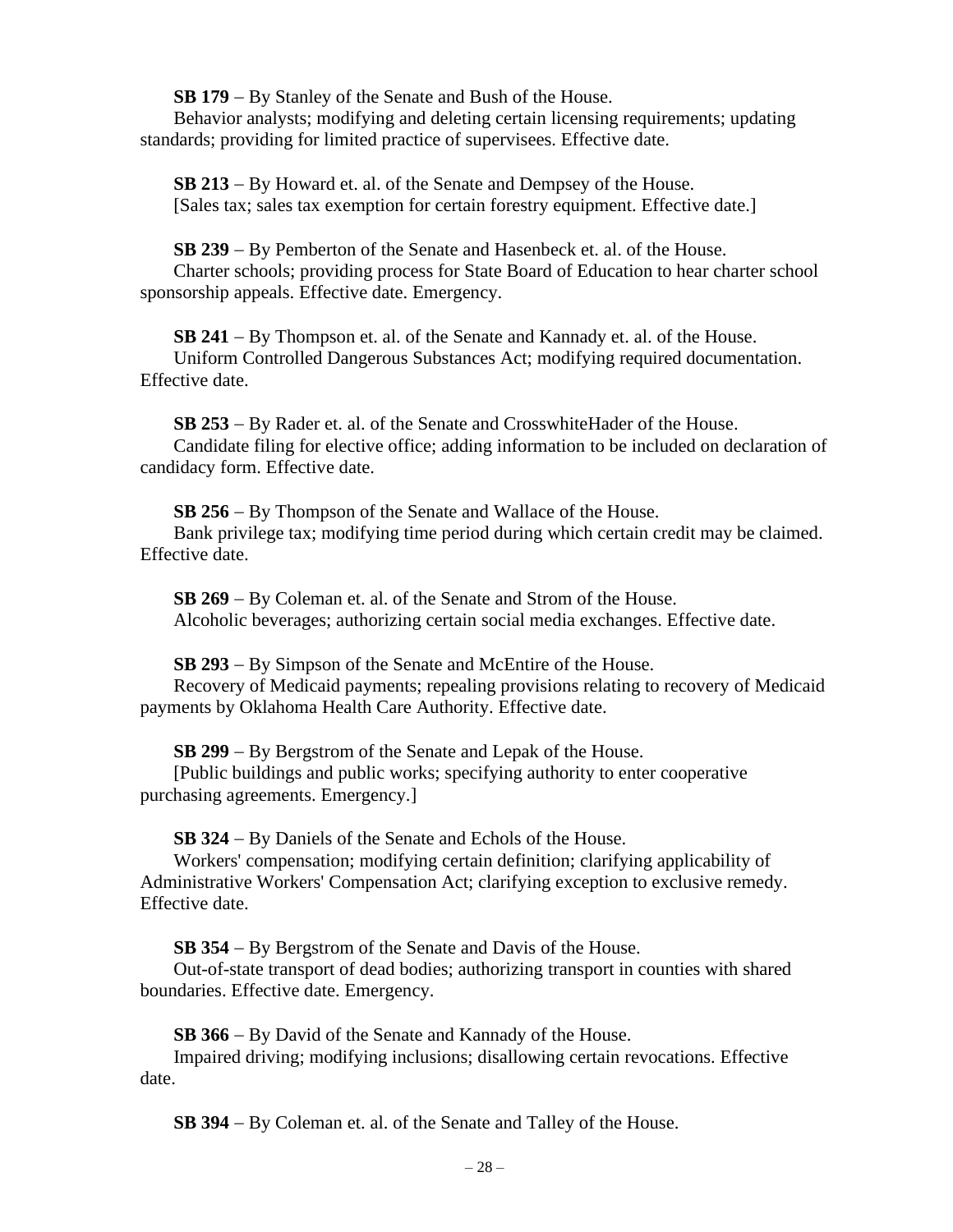Temporary Assistance for Needy Families (TANF) program; modifying minimum requirements; increasing amount of certain excluded equity allowance. Emergency.

**SB 409** − By Bergstrom of the Senate and Fetgatter of the House.

Sales and use tax; modifying time period of exemption for certain computer and telecommunications equipment purchase. Effective date.

**SB 411** − By Bergstrom of the Senate and Fetgatter of the House.

Sales tax exemption; deleting manufacturer exemption for certain construction materials. Effective date.

**SB 418** − By Daniels of the Senate and Martinez of the House.

[Notice of Opportunity to Repair Act; modifying consequence of inclusion of certain provisions in construction contracts. Effective date.]

**SB 429** − By Thompson of the Senate and Hilbert of the House.

Public finance; modifying certain duties of the Chief Information Officer. Effective date.

**SB 441** − By Dahm et. al. of the Senate and Steagall of the House.

Motor vehicles; prohibiting contracting for use of photo monitoring devices. Effective date.

**SB 445** − By Paxton of the Senate and Hardin (David) of the House.

[Medical marijuana; providing cumulative penalties for certain offenses. Effective date.]

**SB 457** − By Dahm et. al. of the Senate and ODonnell of the House. [Oklahoma Open Records Act; requiring disclosure of recordings from certain law enforcement equipment. Emergency.]

**SB 458** − By Daniels of the Senate and Kannady of the House.

[Governmental Tort Claims Act; establishing certain exemption from liability. Effective date.]

**SB 459** − By Paxton of the Senate and Burns of the House.

Workplace drug and alcohol procedures; adding certain volunteers; modifying safetysensitive positions. Effective date.

**SB 462** − By Taylor et. al. of the Senate and Frix of the House.

Insurance; creating the Oklahoma Right to Shop Act; authorizing insurance carriers to create certain incentive programs. Effective date.

**SB 488** − By Paxton of the Senate and Sims of the House.

State government; creating the Office of Homeland Security within the Oklahoma Department of Emergency Management. Effective date.

**SB 498** − By Thompson et. al. of the Senate and Fetgatter of the House.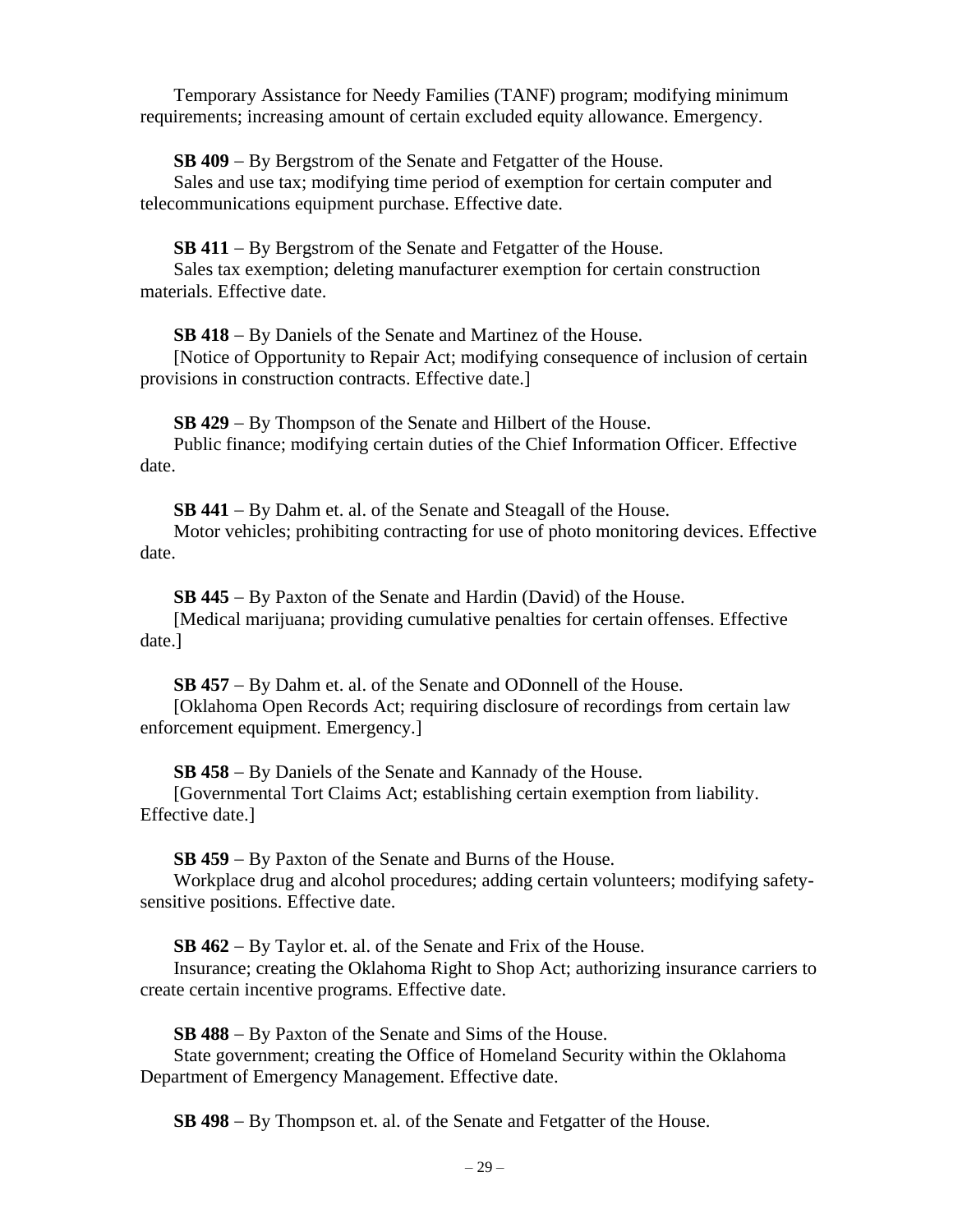[Ad valorem tax exemption; providing waiver of payroll requirement. Emergency.]

**SB 503** − By Dahm et. al. of the Senate and Martinez of the House.

Schools; requiring certain subject matter standards and assessment include certain historical documents. Effective date. Emergency.

**CS** for **SB 522** − By Taylor of the Senate and Echols of the House. Medical marijuana; requiring Oklahoma Medical Marijuana Authority to contract with third-party vendor to provide certain services. Effective date.

**SB 523** − By Paxton et. al. of the Senate and Lepak of the House.

Elections; prohibiting alteration or amendment of election procedures under certain circumstances. Effective date.

**CS** for **SB 524** − By Quinn of the Senate and Sneed of the House.

Workers' compensation insurance; directing Insurance Commissioner to develop assigned risk plan providing workers' compensation insurance; repealing CompSource Mutual Insurance Company Act. Effective date.

**SB 531** − By Bergstrom et. al. of the Senate and Frix of the House. Motor vehicles; exempting certain vehicles. Emergency.

**SB 547** − By Howard of the Senate and Hasenbeck of the House. Commercial pet breeders; repealing annual pet breeder facility report. Emergency.

**SB 560** − By Dahm et. al. of the Senate and West (Rick) of the House. Self-defense; prohibiting certain prosecution for offense. Effective date.

**SB 561** − By Montgomery of the Senate and Pae et. al. of the House. Oklahoma Vehicle License and Registration Act; combining registration periods when standard and special plates are issued. Effective date.

**SB 564** − By Hall of the Senate and Mize et. al. of the House.

County and county officers; providing criteria for the dispersion of rewards by board of county commissioners. Effective date.

**SB 567** − By Newhouse et. al. of the Senate and Davis of the House. State government; providing for assistance for funeral expenses for certain persons. Effective date.

**SB 569** − By Newhouse of the Senate and Kannady et. al. of the House. County clerks; permitting certified copies to be made in accordance with the Uniform Real Property Electronic Recording Act; allowing fee for certified records. Effective date.

**SB 570** − By Newhouse of the Senate and Steagall of the House. Public finance; state agency information systems; making certain provisions

inapplicable to the Oklahoma Military Department. Effective date. Emergency.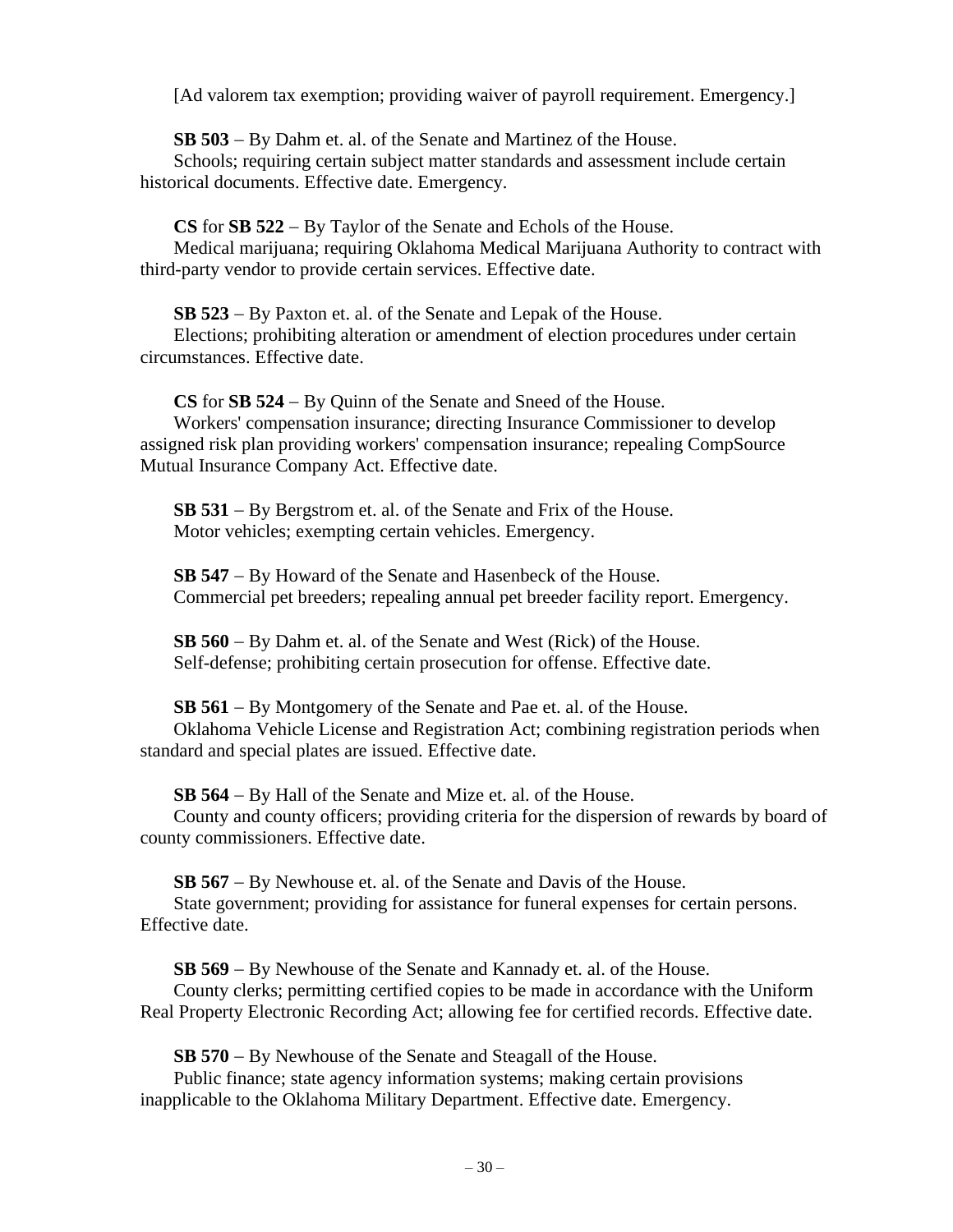**SB 572** − By Dahm et. al. of the Senate and Steagall et. al. of the House.

Immigration and customs laws; Attorney General enforcement of federal immigration and customs laws; requiring Attorney General to make certain determination upon request. Effective date.

**SB 573** − By Montgomery of the Senate and Martinez of the House.

Cities and towns; creating the Oklahoma Electrical Access and Resiliency Task Force; requiring task force to make recommendations for energy use. Effective date. Emergency.

**CS** for **SB 605** − By Standridge of the Senate and Echols et. al. of the House. Controlled dangerous substances; providing certain liability protections for prescription and dispensation of opioid drugs. Effective date.

**SB 612** − By Dahm et. al. of the Senate and Olsen et. al. of the House. Abortion; prohibiting performance of or attempt to perform abortion except under certain condition; providing penalties and affirmative defense. Effective date.

**CS** for **SB 617** − By Allen of the Senate and Frix of the House. Motor vehicles; consolidating certain Corporation Commission and Department of Public Safety powers. Effective date. Emergency.

**CS** for **SB 627** − By Bullard of the Senate and Williams et. al. of the House. State government; prohibiting certain entities from conducting mandatory gender or sexual diversity training or counseling. Effective date.

**CS** for **SB 634** − By Daniels et. al. of the Senate and ODonnell et. al. of the House. School employee payroll deductions; requiring authorization for certain dues and political contributions. Effective date. Emergency.

**CS** for **SB 635** − By Murdock et. al. of the Senate and McCall of the House. Commissioners of the Land Office; requiring appointment of Secretary to be subject to advice and consent of Senate. Effective date. Emergency.

**SB 653** − By Newhouse et. al. of the Senate and Ford of the House. Jurors; disqualifying certain persons from jury service. Effective date.

**SB 688** − By Bullard of the Senate and Humphrey of the House. Law enforcement education; requiring certain background check. Effective date.

**SB 690** − By Pugh of the Senate and Hasenbeck of the House.

Telemedicine; broadening types of allowed licenses for establishment of physicianpatient relationship. Effective date.

**SB 691** − By Allen of the Senate and Frix of the House.

Motor vehicles; prohibiting issuance of conflicting bond schedule. Effective date. Emergency.

**SB 697** − By Standridge of the Senate and McEntire of the House.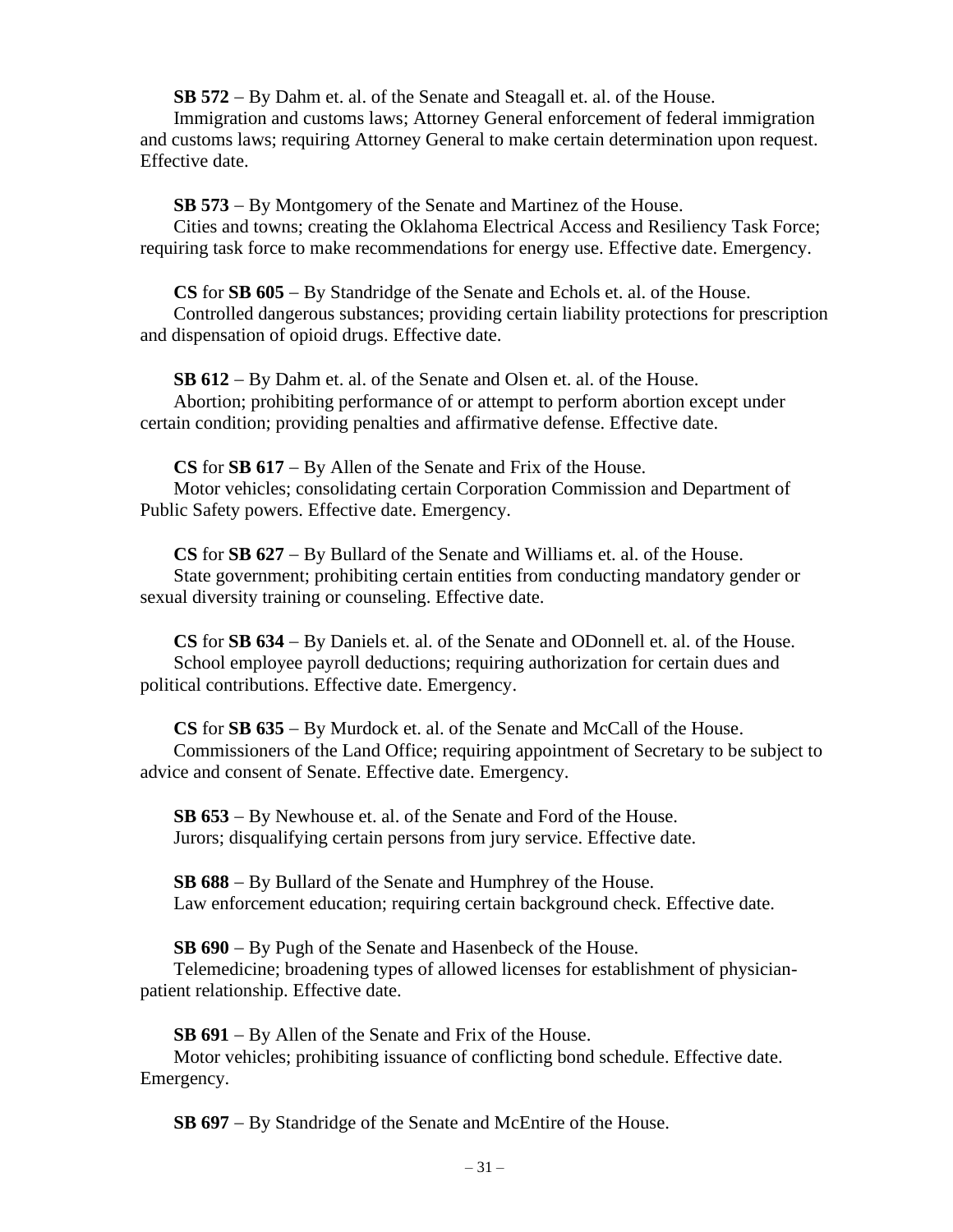Prescription drugs; requiring wholesale drug distributors to provide for return of certain outdated prescription drugs; requiring prompt full credit to purchaser. Effective date.

**CS** for **SB 714** − By Jech of the Senate and Newton et. al. of the House.

Elections; modifying procedures for request and return of absentee ballots. Effective date. Emergency.

**SB 717** − By Standridge of the Senate and Frix of the House.

[Oklahoma Vehicle License and Registration Act; authorizing single registration period for physically disabled license plate. Effective date.]

**SB 721** − By Hicks et. al. of the Senate and McEntire of the House.

Prescription drugs; creating the Access to Lifesaving Medicines Act; prohibiting insurers and pharmacy benefit managers from imposing certain cost on insured. Effective date.

**CS** for **SB 724** − By Dahm of the Senate and Gann of the House. Physician Advisory Committee; removing authority to establish parameters for certain maintenance or treatment. Effective date.

**CS** for **SB 730** − By Dahm et. al. of the Senate and Steagall et. al. of the House. Firearms; removing certain prohibition related to transporting or storing firearms. Effective date.

**SB 732** − By Dahm et. al. of the Senate and Olsen et. al. of the House. Firearms regulation; clarifying right to bring certain action. Effective date.

**CS** for **SB 743** − By Weaver of the Senate and Moore of the House.

Public retirement systems; Oklahoma Pension and Legislation Actuarial Analysis Act; definitions; disability benefit; disabled officers; permanent impairment guidelines; effective dates.

**SB 751** − By Dahm of the Senate and Gann of the House.

Public finance; repealing section relating to State Government Technology Applications Review Board. Effective date.

**SB 752** − By Rader of the Senate and McBride of the House.

Oklahoma Secure and Fair Enforcement for Mortgage Licensing Act; making certain charitable entities exempt under certain federal provisions. Effective date.

**CS** for **SB 772** − By Murdock of the Senate and Dempsey et. al. of the House.

Hunting; permits to control nuisance wildlife; written permission; headlighting; prohibiting nuisance control at night for persons convicted within certain period of time. Effective date.

**SB 773** − By Murdock et. al. of the Senate and Dempsey et. al. of the House. Nuisance wildlife; authorizing certain persons to hunt or kill prairie dogs without a permit. Effective date.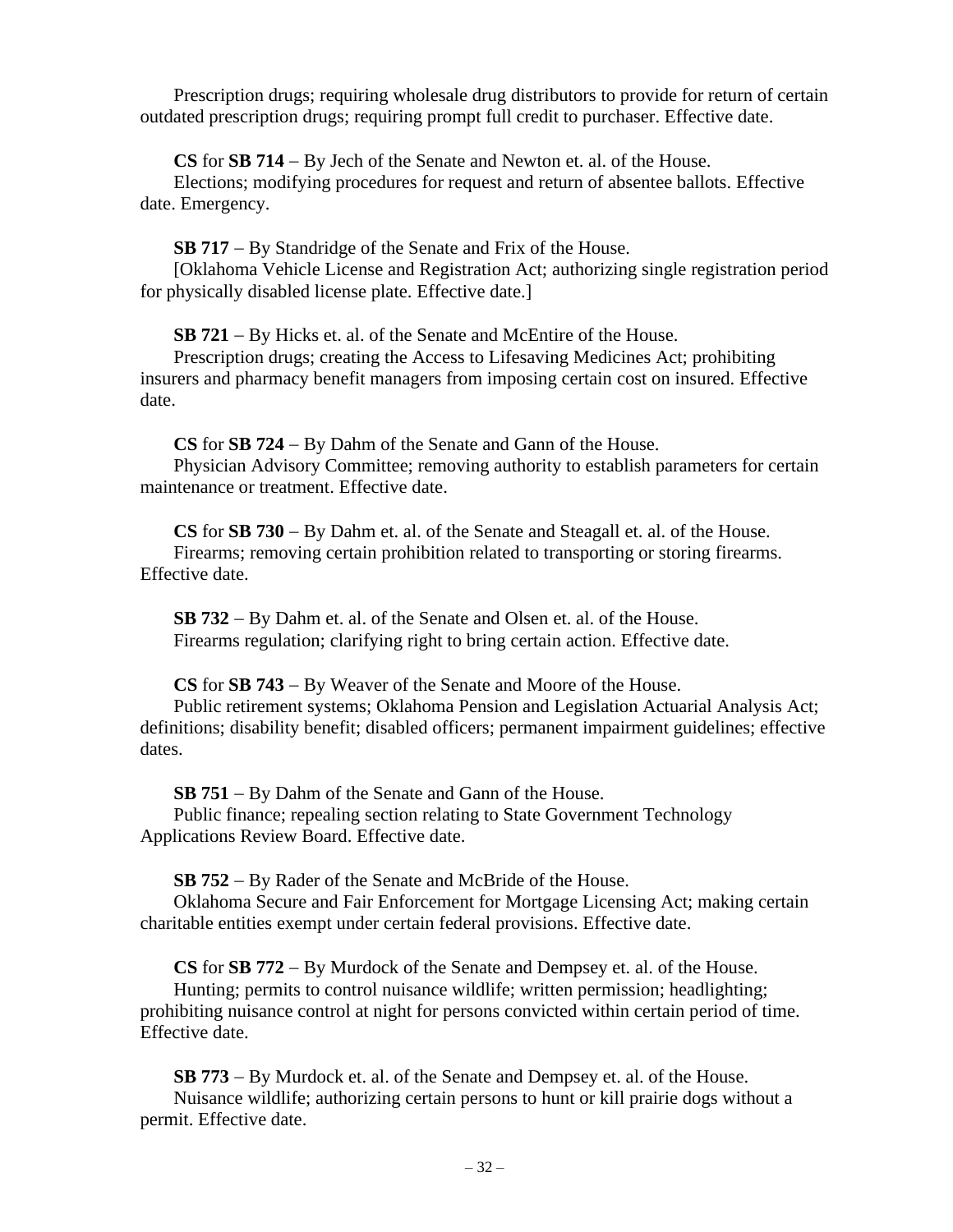**CS** for **SB 774** − By Murdock et. al. of the Senate and McDugle of the House. Game and fish; requiring license, permit or stamp to hunt or fish; establishing licenses by rule. Effective date.

**CS** for **SB 776** − By Murdock et. al. of the Senate and Newton of the House. [Game and fish; modifying authority of the Wildlife Conservation Commission relating to the acquisition of certain property. Effective date.]

**SB 781** − By Bullard et. al. of the Senate and Roberts (Sean) et. al. of the House. Immigration; providing exemption to certain duty upon proof of citizenship. Effective date.

**SB 793** − By Weaver of the Senate and Roe of the House. Medical care providers; modifying definition. Effective date.

**CS** for **SB 804** − By Leewright of the Senate and Newton of the House. State parks; prohibiting occupying a reserved campsite; prohibiting entering a state park where an entry fee is required; establishing an annual state park pass. Emergency.

**SB 806** − By Weaver of the Senate and Worthen of the House. [Crime and punishment; creating the Oklahoma Citizens' Protection Act; removing certain qualifying element of offense; modifying penalty. Effective date.]

**CS** for **SB 815** − By Bullard et. al. of the Senate and McCall et. al. of the House. County and municipal buildings; providing for display of national motto. Effective date.

**CS** for **SB 826** − By Howard of the Senate and ODonnell of the House.

[Firefighter retirement; modifying methods of payment for deferred option plans; specifying certain distributions be subject to certain law; providing only one distribution be made per calendar year. Effective date. Emergency.]

**SB 834** − By Weaver et. al. of the Senate and Ford of the House.

Cities and towns; authorizing cities and towns to paint blue lines and post signage in support of law enforcement. Effective date.

**SB 854** − By Dahm et. al. of the Senate and CrosswhiteHader of the House.

[Home food processing; creating the Home Food Processing Act; adding places where certain food may be sold. Effective date.]

**SB 866** − By Leewright of the Senate and West (Kevin) of the House.

Public buildings and public works; authorizing architects and engineers to issue solicitations under certain circumstances; providing exception on projects undertaken by the Oklahoma Tourism and Recreation Department. Emergency.

**CS** for **SB 888** − By Standridge of the Senate and Marti of the House.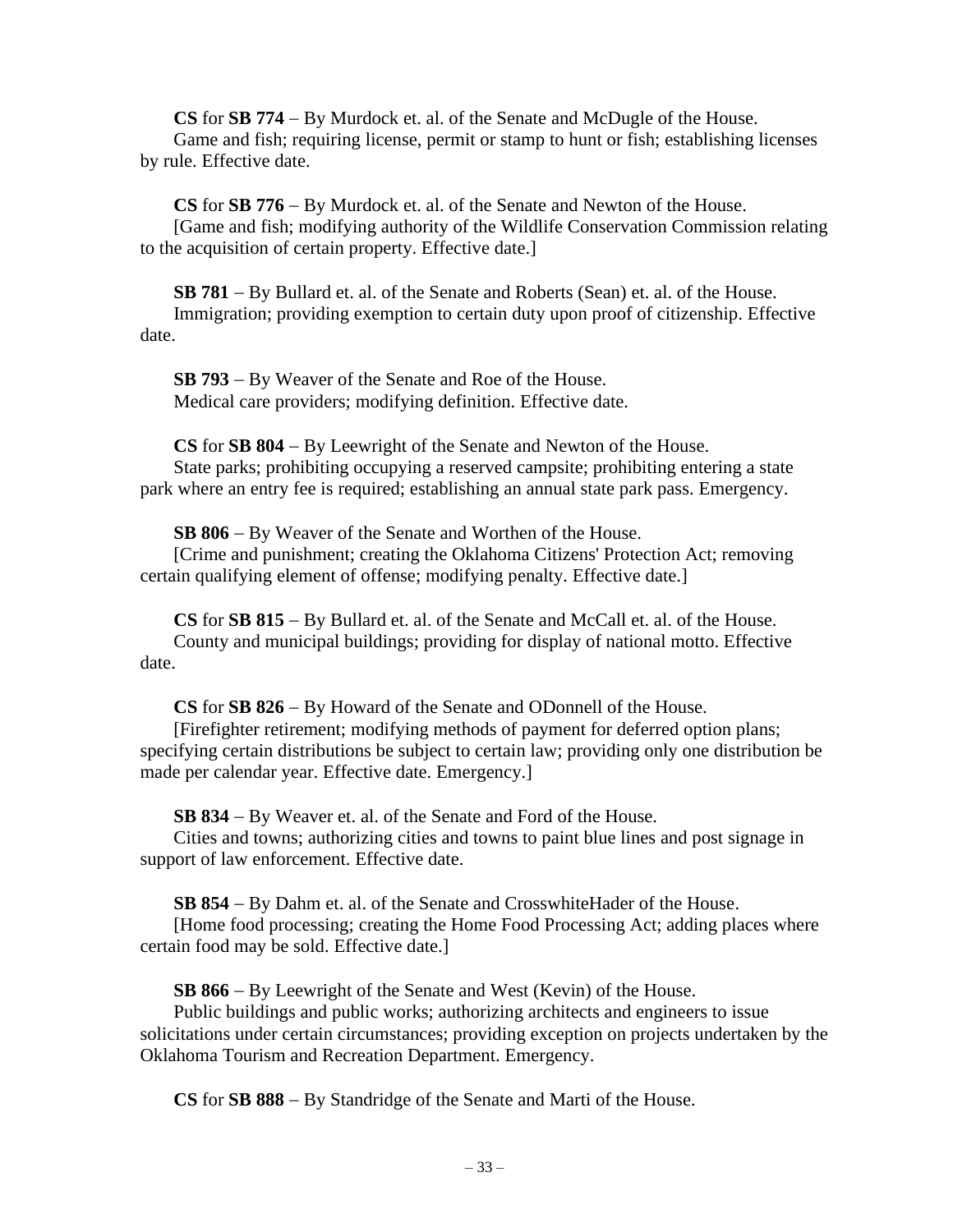Controlled dangerous substances; providing for registration and regulation of pain management clinics; prohibiting dispensation of controlled dangers substances at pain management clinics. Effective date.

**CS** for **SB 900** − By Leewright of the Senate and Boatman of the House.

[Income tax; credits; equity investments; Department of Commerce. Effective date. Emergency.]

**SB 903** − By Leewright of the Senate and Echols of the House.

Oklahoma Tourism Development Act; modifying term of certain agreement; increasing term of agreement for certain businesses on certain date. Effective date.

**SB 924** − By Treat of the Senate and Boatman of the House. State data; authorizing the sharing of data between state agencies. Effective date.

**SB 940** − By Treat of the Senate and McCall of the House. [Legislative Office of Fiscal Transparency; archiving information. Emergency.]

**SB 941** − By Jett of the Senate and Steagall of the House. Income tax; expanding certain credit for aerospace employees to include space industries. Effective date.

**SB 946** − By Daniels et. al. of the Senate and ODonnell of the House. Oklahoma Open Meeting Act; adding Judicial Nominating Commission to definition of public body. Emergency.

**SB 951** − By Daniels of the Senate and Kannady of the House. Court fines and costs; modifying requirements and procedures for payment of court costs, fees and fines. Effective date.

**SB 957** − By Howard of the Senate and Kannady et. al. of the House. Judiciary; modifying procedures for assignment of substitute Justices or Judges. Effective date.

**SB 963** − By Weaver of the Senate and Kannady of the House. Security of Communications Act; modifying definition of judge of competent jurisdiction. Effective date.

**SB 968** − By Haste et. al. of the Senate and Dills of the House.

Oklahoma Open Records Act; prohibiting disclosure of certain audio or video recordings. Effective date.

**SB 970** − By Floyd of the Senate and Townley of the House.

Oklahoma Open Records Act; requiring confidentiality of certain information. Effective date.

**SB 1029** − By Treat et. al. of the Senate and McCall of the House. Guardianship; authorizing court to issue certain findings of fact. Effective date.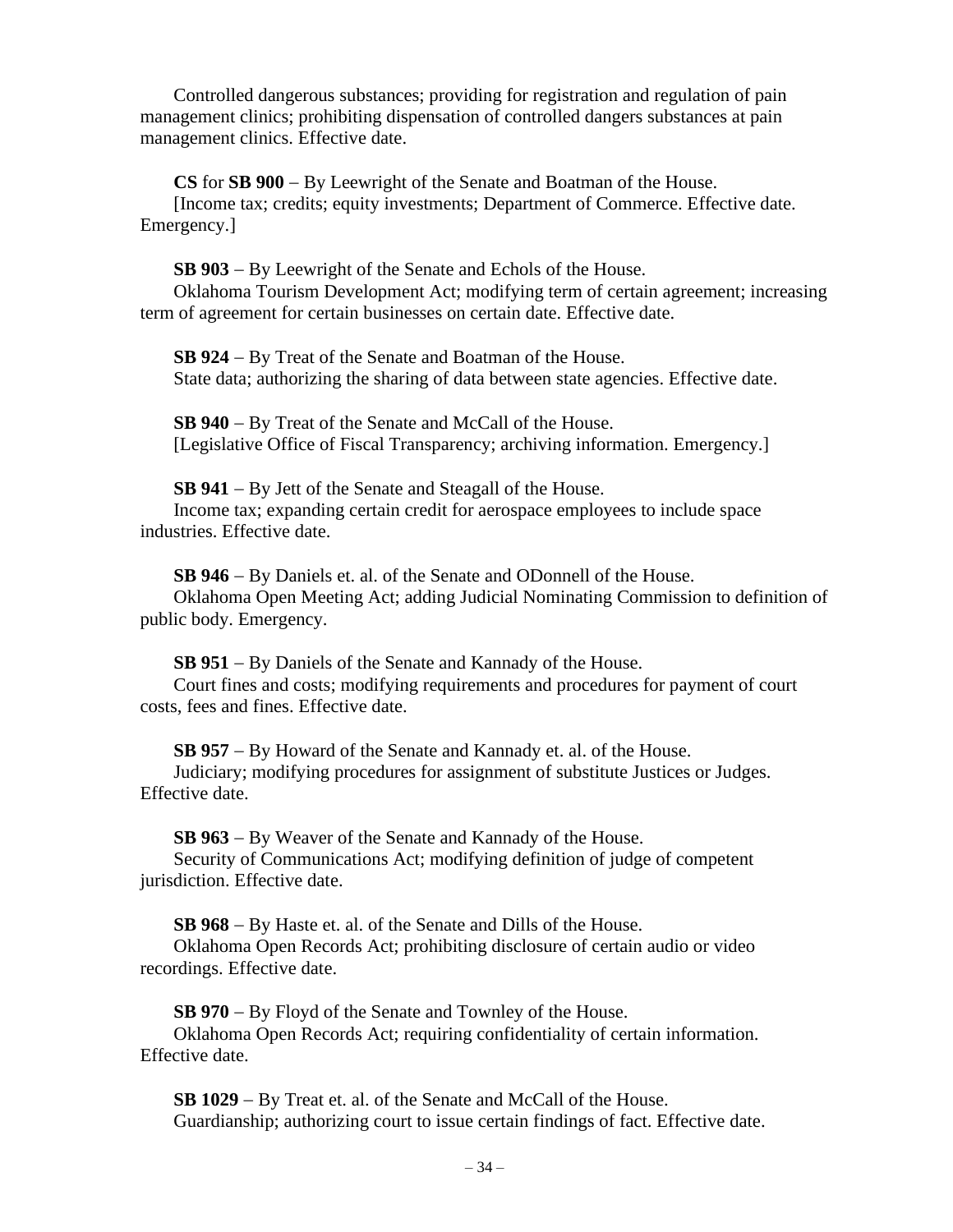**SB 1032** − By Treat of the Senate and McCall of the House.

Oklahoma Open Meeting Act; requiring live stream of certain meetings; reinstating certain alternative procedures in emergency circumstances. Emergency.

#### **CONFERENCE REQUESTED**

**SB 14** − By Bergstrom of the Senate and Humphrey of the House.

Prisons; authorizing certain correctional peace officer status; payroll system. Effective date.

#### **CONFERENCE COMMITTEE REPORTS SUBMITTED**

**CCR** for **HB 2779** − By Pfeiffer of the House and Leewright of the Senate. Rural electric cooperative easements; defining terms; providing for use of certain easements for broadband service; effective date.

**CCR** for **SB 737** − By McCortney et. al. of the Senate and McEntire et. al. of the House.

Health insurance; modifying duties and prohibited acts of pharmacy benefit managers; authorizing Insurance Commissioner to take action on certain licenses. Emergency.

#### **VETOED BILLS**

**HB 1090** − By Kendrix et. al. of the House and Howard of the Senate. State government; State Auditor and Inspector; audits; examinations; effective date; emergency.

**HB 1598** − By Provenzano et. al. of the House and Quinn et. al. of the Senate. Students; vision screening; authorizing the State Department of Education to approve vision screeners to conduct certain screenings; effective date; emergency.

**HB 1849** − By Fugate of the House and Brooks of the Senate.

Revenue and taxation; sales tax exemption; school support organizations; effective date.

**HB 2088** − By McCall of the House and Thompson of the Senate.

State government; creating the State Government Transparency in Billing Act; exempting Legislature and Judiciary from fees and costs for services rendered by state agencies; defining term; effective date.

**HB 2090** − By McCall of the House and Leewright of the Senate.

Telecommunications; Rural Broadband Expansion Council; membership; incentive awards; emergency.